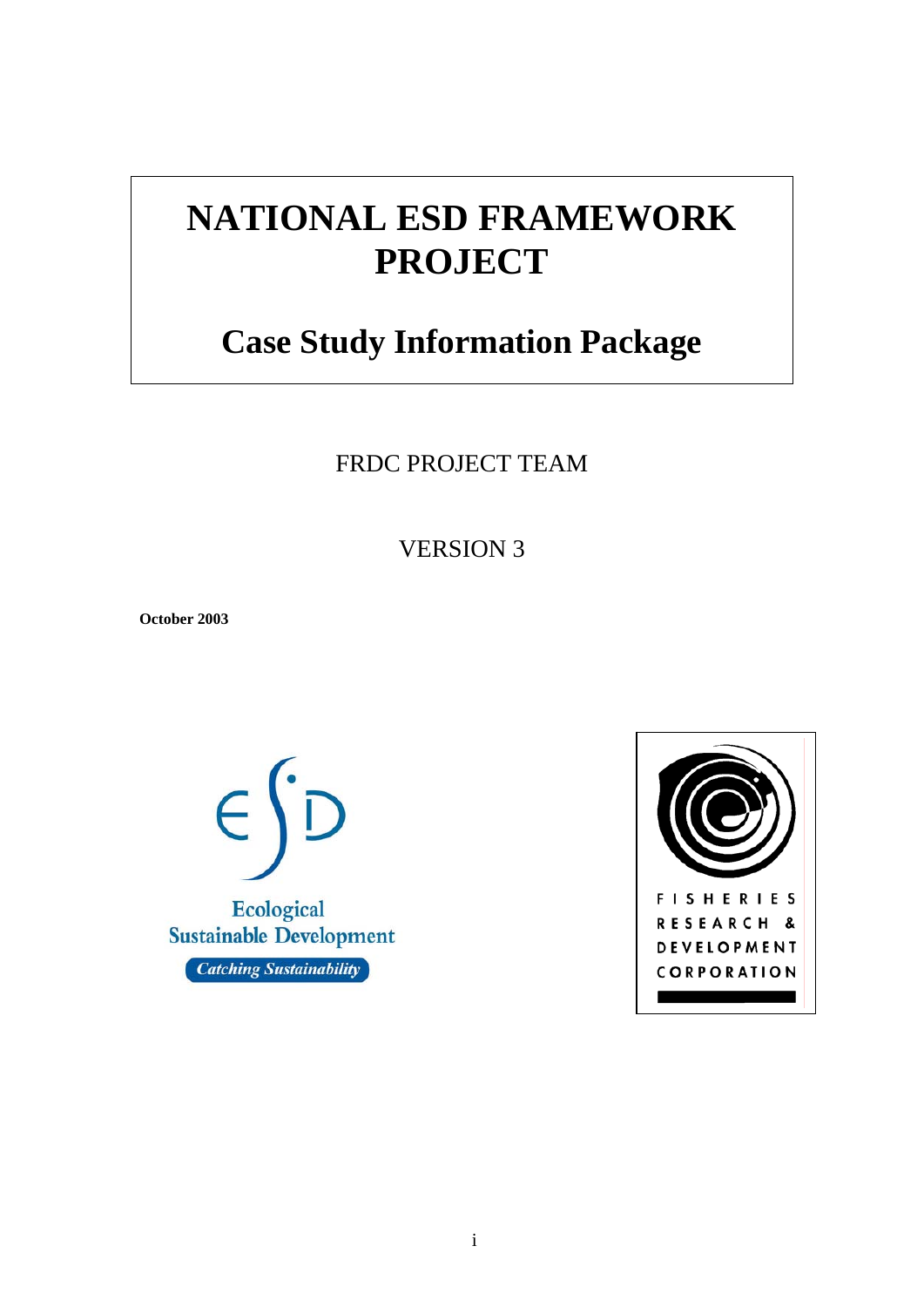**This set of Case Study Guidelines is part of an on-going process do develop a reporting framework for ESD and fisheries within Australia. It is not the final version and changes are made regularly after case studies have shown areas where improvements can be made.** 

**The material may be copied for use in completing assessments/reports as long as appropriate acknowledgement of the source is given.** 

**Whilst this project is being run under the auspices of the SCFA, it should not be seen as being the policy of any one fisheries management agency.** 

#### © **FRDC 200/145 Project Team Version 3 October 2003**

**Project Team** 

**W. Fletcher K. Sainsbury J. Chesson T. Hundloe M. Fisher T. Smith**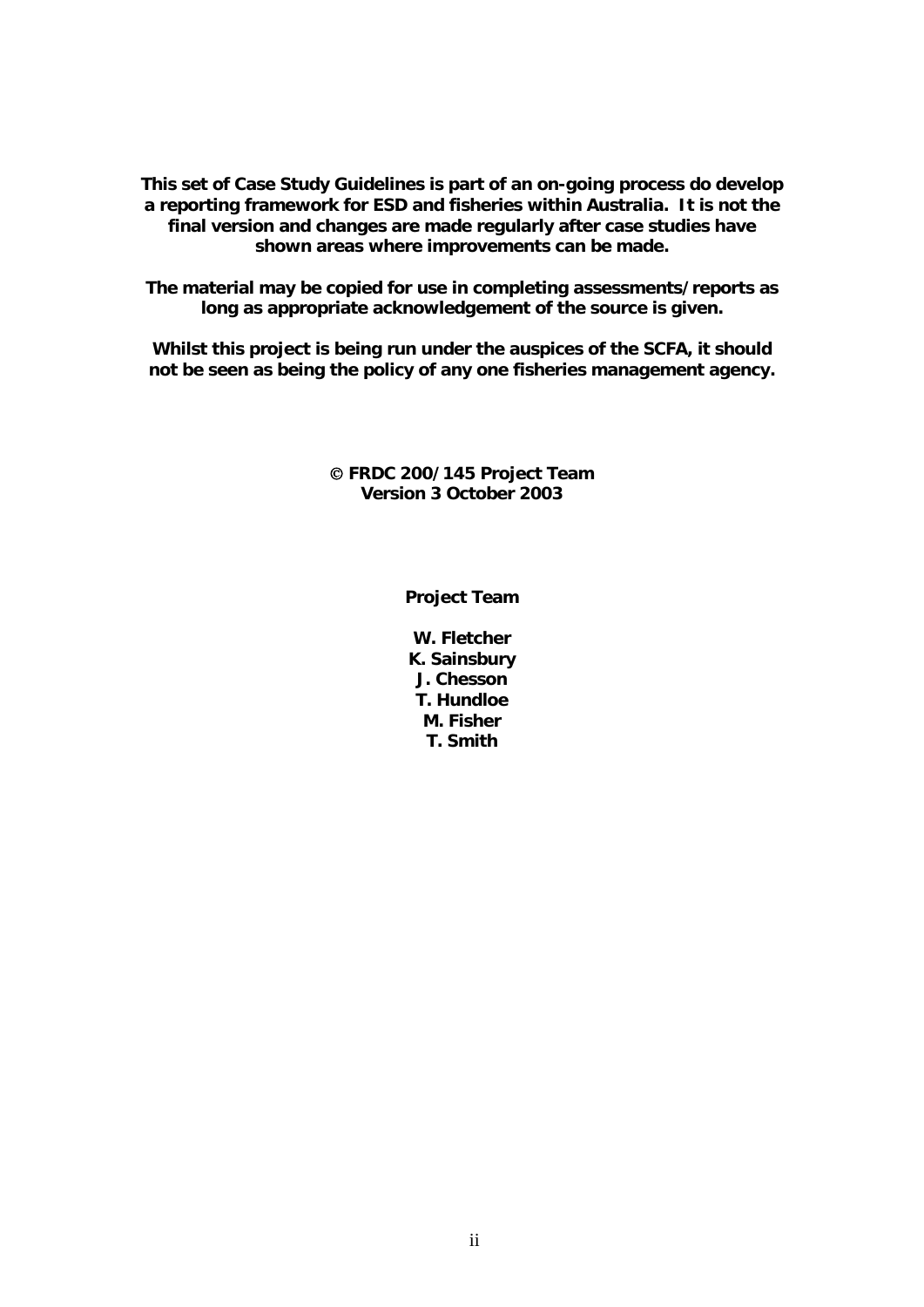# **CONTENTS**

| <b>OVERVIEW</b>                                               | $\mathbf 1$    |
|---------------------------------------------------------------|----------------|
| <b>BACKGROUND</b>                                             | 3              |
| <b>Stakeholder Involvement</b>                                | $\overline{7}$ |
| Diagram of the National Conceptual Framework For ESD          | 10             |
| <b>NATIONAL ESD REPORTING FRAMEWORK</b>                       | 11             |
| <b>Relationship of ESD Report with the Requirements of EA</b> | 17             |
| <b>LOCAL CASE STUDIES</b>                                     | 19             |
| <b>Completion of Case Studies</b>                             | 20             |
| <b>Case Study Meetings</b>                                    | 21             |
| <b>Appendix 1. COMPONENT TREES</b>                            | 23             |
| <b>APPENDIX 2. AGREED REPORT HEADINGS</b>                     | 32             |
| <b>APPENDIX 3 RISK ASSESSMENT TABLES</b>                      | 36             |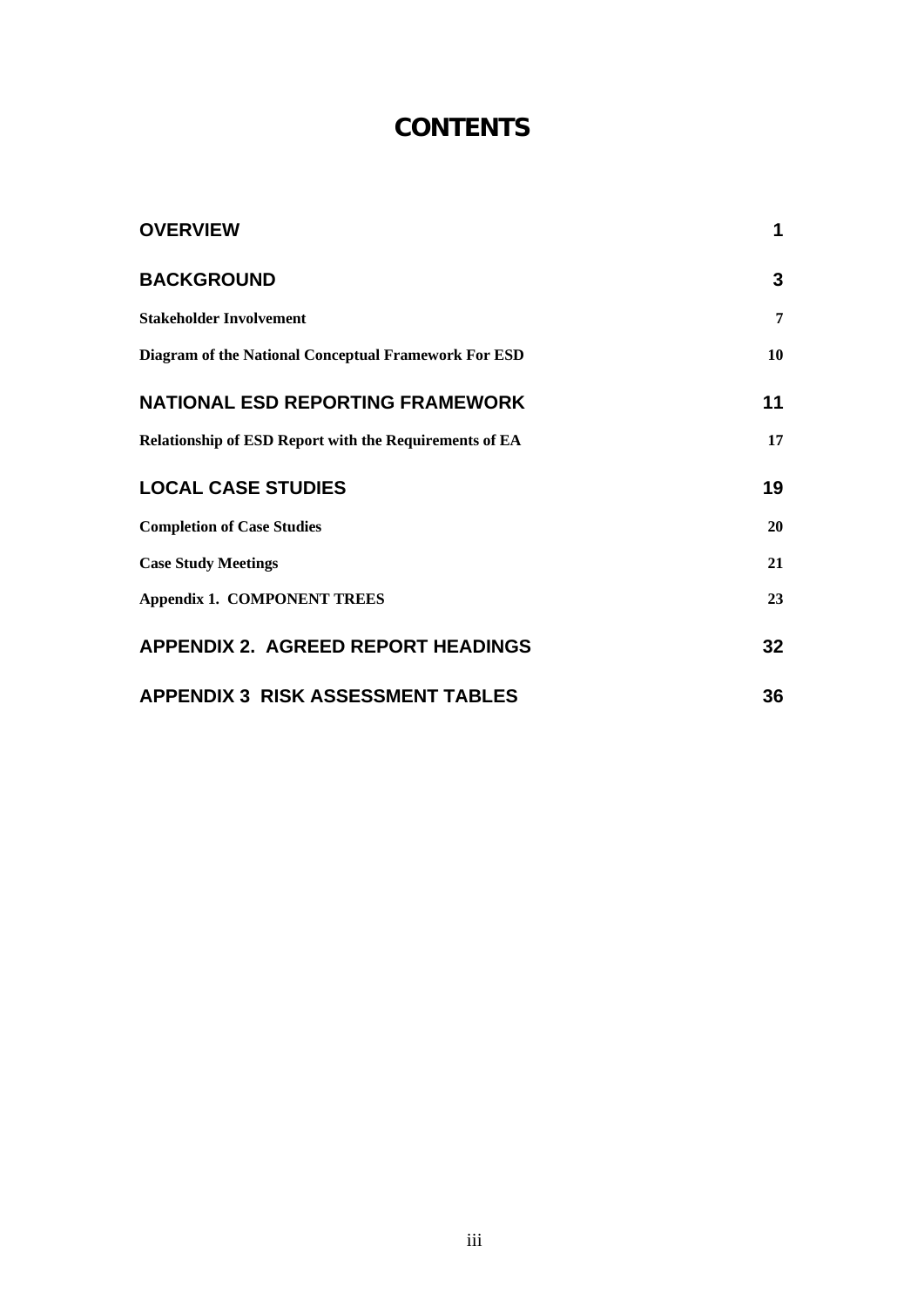# <span id="page-3-0"></span>**Overview**

### **ESD**

Ecologically Sustainable Development (ESD) is defined as:

*'using, conserving and enhancing the community's resources so that ecological processes, on which life depends, are maintained, and the total quality of life, now and in the future, can be increased'*

ESD recognises the need to integrate short and long term economic, social and environmental aspects and is now in most fisheries legislation in Australia. Management agencies are, therefore, accountable for achieving these objectives a fundamental component of which is the measurement and reporting of performance against the objectives of ESD.

The urgency to develop a comprehensive and practical reporting system for ESD has increased substantially in recent years. A reporting system will be needed to meet jurisdictional responsibilities and community expectations. In doing it should also assist in meeting the requirements of other agencies (e.g. assessments under Schedule 4 of the *Wildlife Protection* (REI) *Act* and the *Environmental Protection and Biodiversity Conservation Act*) and assist satisfying various certification and market access schemes. As a consequence, the  $SCFA<sup>T</sup>$  initiated a process to begin the full implementation of ESD for Australian fisheries

## **SCFA**

The Standing Committee on Fisheries and Aquaculture (SCFA) comprises the heads (i.e. Directors – Chief Executive Officers) for each state, territory and commonwealth fisheries agency. It has the primary coordinating role for fisheries management at the national level which included the establishment in October 1999 of a Sustainability Indicators Working Group. This group is tasked with facilitating the development of a nationally agreed approach to ESD reporting on fisheries. This Working Group identified 3 key research tasks:

- Application of draft ESD objectives and indicators using case studies
- A Workshop based around the case studies
- An "Initial National Application" report of the ESD criteria and indicators for Australian fisheries

The SCFA reports to the Ministerial Council on Forestry, Fisheries and Aquaculture (MCFFA). This council includes all relevant fisheries Ministers from the state, territory and federal government levels. The MCFFA is being fully briefed on the ongoing progress of the ESD working group in the development of nationally agreed sustainability criteria and indicators.

 $\overline{a}$ 

<span id="page-3-1"></span><sup>1</sup> The Standing Committee on Fisheries and Aquaculture (SCFA) is now the Australian Fisheries Management Forum (AFMF).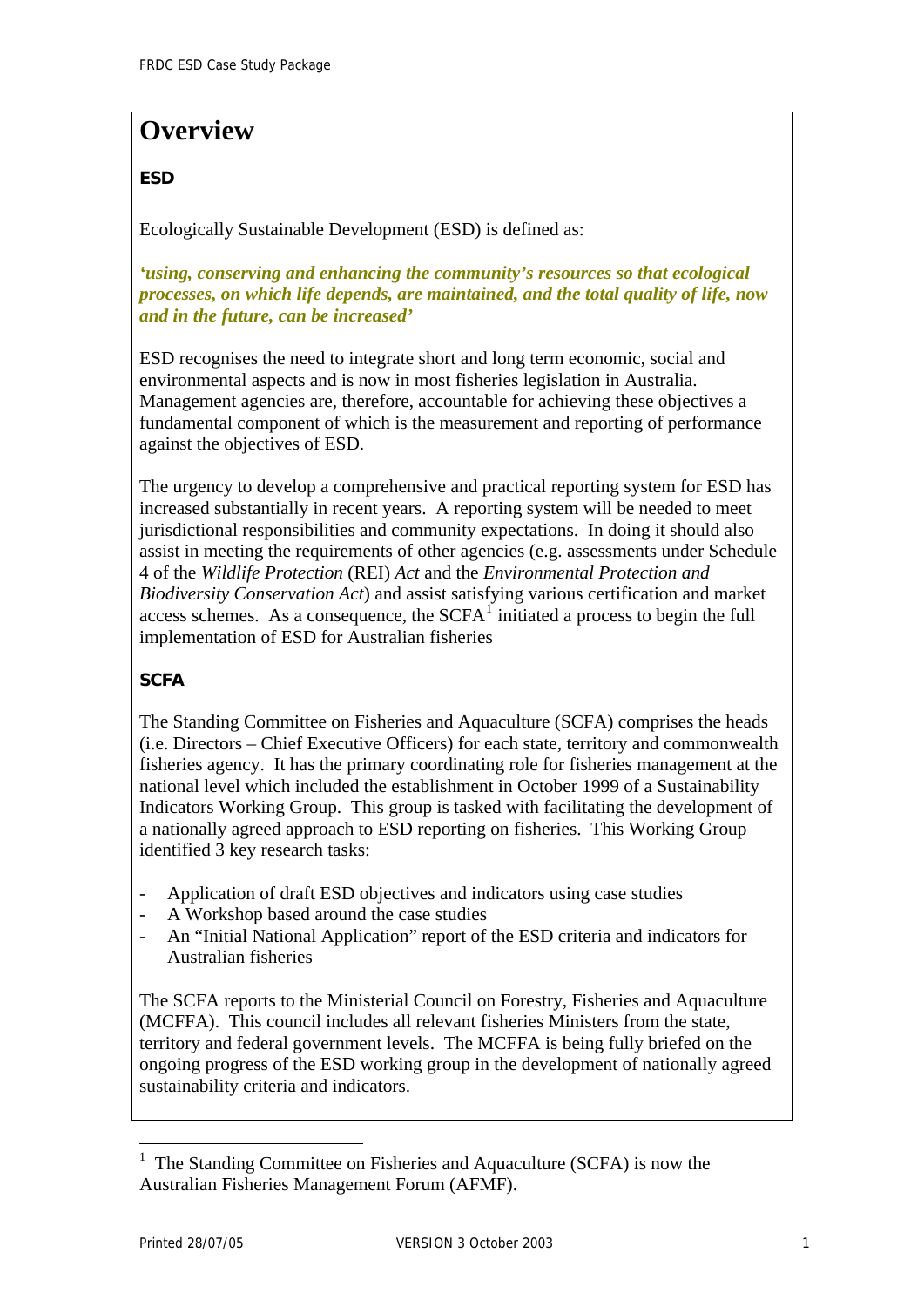#### **Geelong Workshop**

Strong support was obtained from all stakeholder groups for the SCFA approach at an FRDC funded workshop on ESD and Fisheries held in Geelong during March 2000. There was also a clear endorsement for the development of an ESD Reference Group to ensure that there was ongoing stakeholder involvement which would allow national agreement on ESD assessments to be obtained. Consequently, an ESD Reference Group has been established which comprises representatives from the commercial seafood industry (ASIC), indigenous interests (ATSIC), recreational fishing (RecFish), aquaculture (WACA), Environment Australia (EA), FRDC and environmental groups (Traffic, WWF) and experts in economic and social research.

Following funding by FRDC, the ESD Reference group met with the SCFA working group in early June 2000 to discuss and agree on the terminology, the conceptual framework – including the identification of 8 key components of ESD for fisheries – and a draft reporting framework. This reporting framework was "road tested" during the first series of 8 case studies and modified following a workshop review of the outcomes.

### **Case Studies**

The purpose of the case studies is to test the application of the ESD reporting framework. The report that will be developed for each case study should be viewed as the beginning of a process of continual improvement, not the completion of the task. It will not be feasible or sensible during a case study meeting to fully develop all the agreed objectives, indicators and performance measures for issues. The reports from each of the meetings should identify the issues within each of the 8 key ESD component areas, have completed at least a partial risk assessment on these issues and provided some examples of performance reports including specific objectives, indicators, performance measures. This will need subsequent development and endorsement.

Consequently, the case study meetings will:

- 1. Adapt the "generic components" agreed to by the SCFA-ESD Reference group (see Appendix 1) into an agreed set of component trees specific to the fishery being examined.
- 2. Conduct a Risk Assessment on the Environmental issues and prioritise the social and economic components
- 3. Provide examples on the performance report sections.
- 4. Demonstrate how this information can be used to generate an application to EA under their guidelines.

It is expected that each case study meeting will be held over two days to develop and explore the issues for a fishery. The participants at these workshops should include the project team, a local case study manager and relevant stakeholders in the case study fishery. These should include representatives of the commercial fishery, research, management, compliance, local conservation, indigenous groups, recreational groups and other relevant government agencies (e.g. state EPA and EA).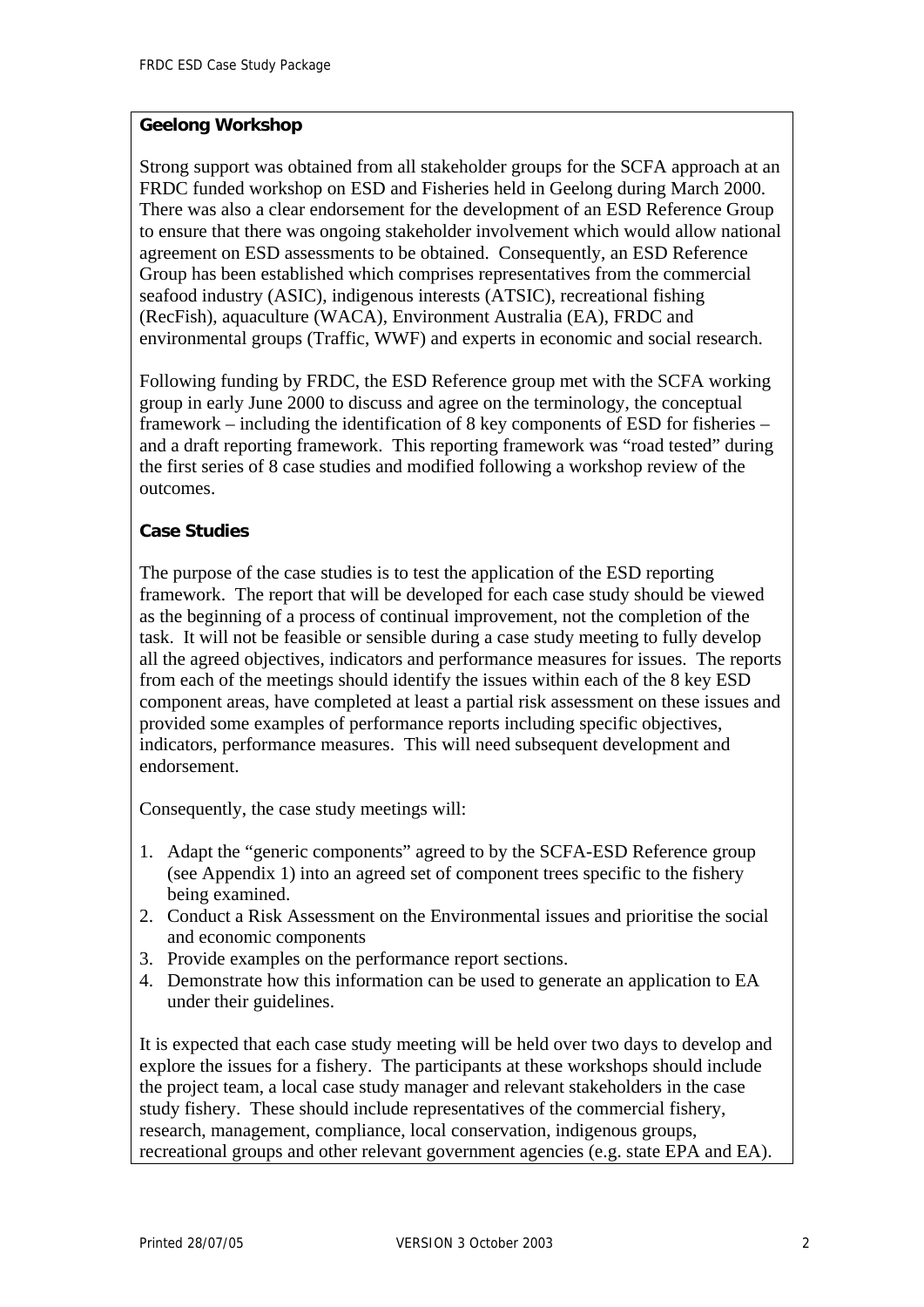# <span id="page-5-0"></span>**Background**

# *What is ESD?*

The concept of sustainable development dates back to the 1987 report of the World Commission on Environment and Development *Our Common Future.* In 1990, the Commonwealth Government embarked on a process of defining ESD (Ecologically Sustainable Development) and established nine ESD Working Groups, including one on Fisheries. The reports of these groups provided the foundation for the National Strategy for Ecologically Sustainable Development (NSESD), which is the major policy document for ESD. The strategy was endorsed by all Australian Governments in 1992.

*The definition of ESD recognises the need to integrate short and long term economic, social and environmental aspects such that we should be:*

**'using, conserving and enhancing the community's resources so that ecological processes, on which life depends, are maintained, and the total quality of life, now and in the future, can be increased'.** 

The core objectives of the National Strategy on Ecologically Sustainable Development are:

- To enhance individual and community well-being and welfare by following a path of economic development that safeguards the welfare of future generations
- To provide for equity within and between generations
- To protect biological diversity and maintain essential ecological processes and life-support systems

### **The Strategy embraces the following guiding principles:**

- Decision making processes should effectively integrate both long and short-term economic, environmental, social and equity considerations
- Where there are threats of serious or irreversible environmental damage, lack of full scientific certainty should not be used as a reason for postponing measures to prevent environmental degradation
- The global dimension of environmental impacts of actions and policies should be recognised and considered
- The need to develop a strong, growing and diversified economy which can enhance the capacity for environmental protection should be encouraged
- The need to maintain and enhance international competitiveness in an environmentally sound manner should be recognised
- Cost effective and flexible policy instruments should be adopted, such as improved valuation, pricing and incentive mechanisms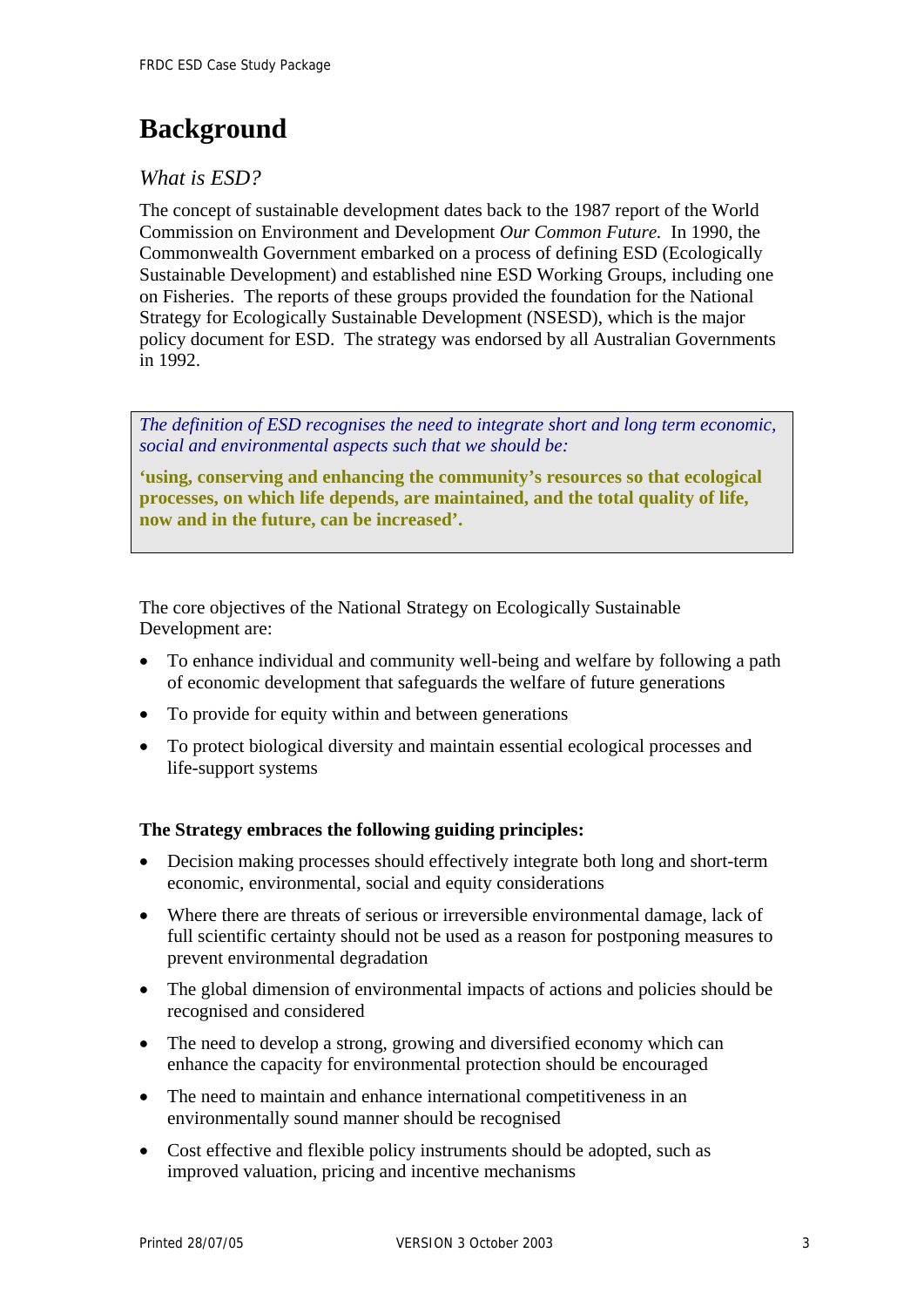• Decisions and actions should provide for broad community involvement on issues which affect them

These guiding principles and core objectives need to be considered as a package. No objective or principle should predominate over the others. A balanced approach is required that takes into account all these objectives and principles to pursue the goal of ESD.

### *Why are we Reporting on ESD?*

Since the national strategy for ESD was developed in 1992, ESD has become, either explicitly or implicitly, a major objective within most fisheries acts in Australia and therefore management agencies are accountable for achieving these objectives. A fundamental component of this accountability is the measurement and reporting of progress against the objectives of ESD.

Whilst the objectives of ESD, which include intergenerational equity and the maintenance of ecosystem functions, are simple in concept, the development of a comprehensive set of working definitions has proved difficult to complete. Most fisheries agencies have measures for some components, particularly those related to the target species but without clear definitions and measures for all aspects of ESD, agencies risk being unable to demonstrate that they are achieving or even pursuing ESD objectives. This proposal by the SCFA, to develop a national system to assist the reporting of ESD for Australian fisheries, forms a major turning point in fisheries management. The project has been signed off by all fisheries agencies and, importantly, received strong support from the stakeholders present at the recent Geelong workshop on ESD and fisheries. The case studies from an integral part of the SCFA scheme to develop the ability to report on ESD and it is important to describe how it relates to and, more importantly, compliments other activities.

The increasing levels of activity and proposals being generated and the breadth of issues associated with ESD have combined to make the situation difficult to put all aspects into perspective. The recent ESD Workshop provided the opportunity to clarify the situation and show how the various elements fit together. The elements fall into three main categories – **Issues and Needs** (why we need to work on ESD?), **Reporting Requirements** (what needs to be reported, and how we go about it?) and the **Response - Improvements** (what can we do to get better in our fishing/management practices).

The urgency to develop a comprehensive and practical reporting system has increased substantially in recent years (Table 1). The requirements for assessment include the need for third party Government Auditing that result from Environment Australia (EA) amending Schedule 4 of the *Wildlife Protection Act (1982)*, which now requires assessment against a set of guidelines to allow continued export approvals, plus the introduction of the *Environment Protection and Biodiversity Conservation Act* in July 2000, each of which was implemented as part of the Oceans Policy strategy.

There are also requirements within each jurisdiction to meet government commitments to ESD. In particular, some jurisdictions are required to report on the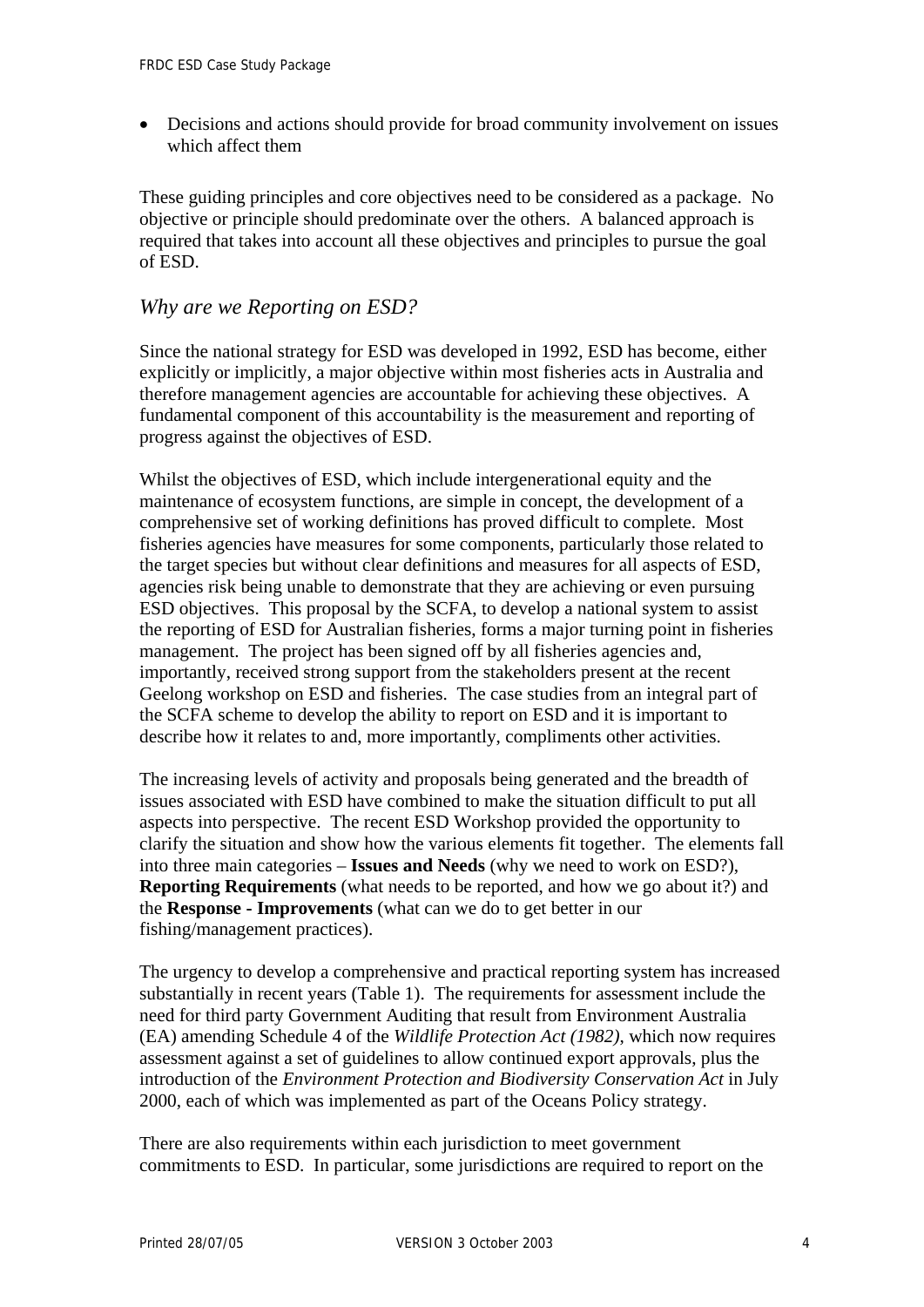performance of fisheries to other agencies within their government (e.g. EPA, Audit Office).

Finally there are also developments associated with gaining market access or increased leverage for industry by obtaining environmental accreditation for their products. Consequently, there are a large number of reasons why ESD assessments need to be completed, but an even greater need to ensure that the reporting schemes developed are sufficiently comprehensive to restrict the level of duplication.

#### **Table 1. Summary of Issues/Policies**

| <b>Pressure</b>                                    | <b>Requirements</b>                | <b>Agency Responsible</b> |
|----------------------------------------------------|------------------------------------|---------------------------|
| Legislative Commitment to                          | <b>Government Policy</b>           | <b>Each Fisheries</b>     |
| <b>ESD</b> and Fisheries                           |                                    | <b>Jurisdiction</b>       |
| Community Expectations and WPA, EPBC, EPA, Oceans, |                                    | Other Govt.               |
| <b>Auditing</b>                                    | <b>SCFA, Policy etc</b>            | Agencies, NGOs and        |
|                                                    |                                    | Industry                  |
| <b>Market Access/Leverage</b>                      | <b>Environmental Accreditation</b> | MSC, ISO, NGOs,           |
|                                                    |                                    | <b>Markets Industry</b>   |

The SCFA has, therefore, embarked on a program to develop a nationally agreed system for ESD reporting system on Australian fisheries and aquaculture. A central part of the development of this reporting system will be to conduct a series of case studies. This package provides the basic information on how each of these case studies will be completed.

## *What Components need to Assessed by ESD Reporting?*

ESD covers a very broad range of issues, so mush so that it can be argued that everything fits within these principles. Consequently, there is a clear need to define ESD within the context of fisheries management. This clarification includes subdividing ESD into a number of components which includes the target (retained) species, the ecosystem (e.g. non-retained species, trophic level/habitat impacts), social and economic issues and also management/governance arrangements. The SCFA conceptual framework covers all these components to fully meet the commitment to ESD. The other requirements listed in Table 1 do not cover all these components. Thus, assessments for ISO 14000 and Codes of Conduct largely focus on management arrangements, they assume user nominated objectives/targets. Assessments completed under the Marine Stewardship Council address the target species, the ecosystem and some management arrangements. A similar subset of issues is assessed by Environment Australia for the both the *WPA* and *EPBC*.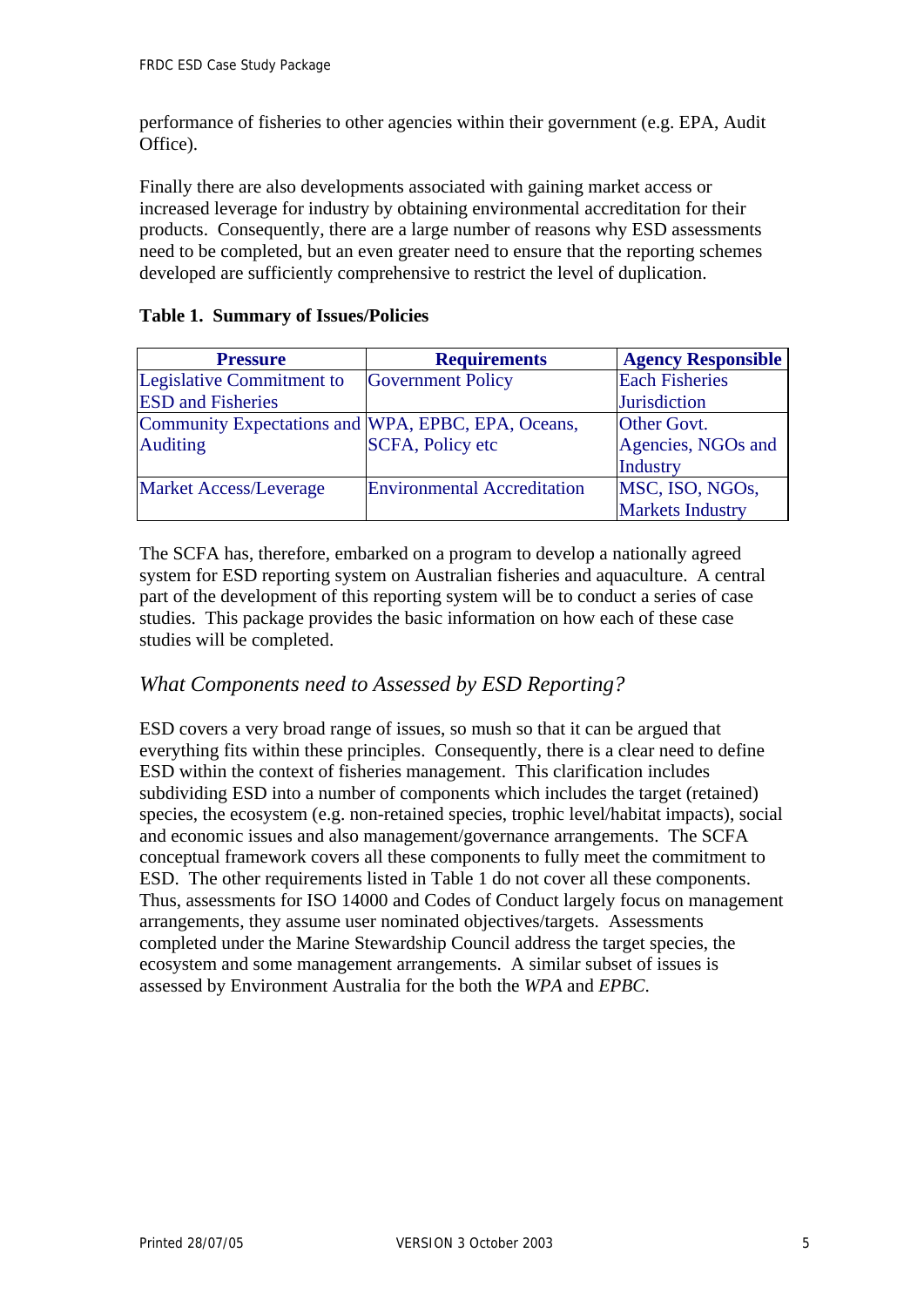### **Figure 1. Comparison of Assessment Schemes and the ESD Components**



**History of the SCFA - FRDC Project on ESD** 

At its planning session of 19-20 July 1999, the Standing Committee on Fisheries and Aquaculture (SCFA) agreed to establish a Sustainability Indicators Working Group to facilitate the development of nationally agreed criteria and sustainability indicators, building on the previous work of the SCFA Research Committee which had begun this process in mid 1998. The Working Group is composed of a mix of members from the SCFA, Policy Committee and Research Committee, to ensure the rapid development of a unified approach across jurisdictions.

The SCFA Working Group endorsed 3 key research tasks based upon the July 1999 Research Committee report:

- 1. Application of draft ESD objectives and indicators using case studies
- 2. A workshop based around the case studies

3. An "Initial National Application" report of the ESD criteria and indicators for Australian fisheries

This workplan of closely related tasks was designed to enable the efficient development of an effective ESD reporting system. These activities have been developed to compliment the ESD work that has already occurred (e.g. CSIRO review), is currently underway (e.g. ISO 14000 assessments) or is planned (e.g. FRRF & other FRDC applications).

To achieve the desired result within the timeframe available, it was recognised that it will be necessary to take the pragmatic approach of utilizing existing data and information sources. Furthermore, the case studies will be completed using the appropriate fisheries management entity as the unit being examined (i.e. not species or regions). Reporting at the fishery level allows a direct link between reporting on performance and the taking of management actions to improve performance (Chesson et al. 2000)

The first series of case studies concentrated on commercial fisheries. Nonetheless, it was recognised that even within this sector it is impractical to expect that a single set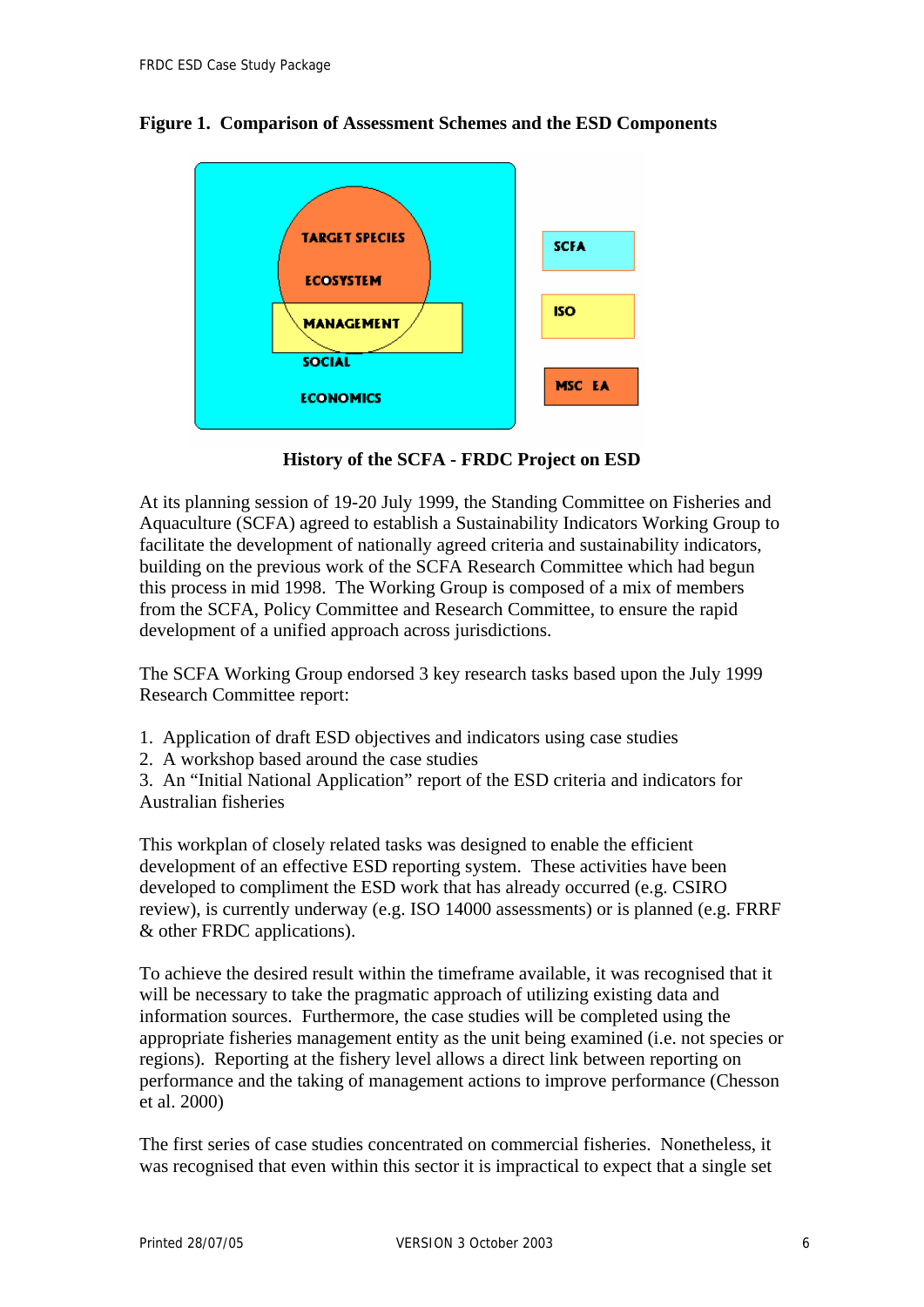<span id="page-9-0"></span>of indicators will be appropriate for all fisheries. Rather, a variety of issues will need to be addressed with a variety of operational objectives, indicators and performance measures needed for different fishery types. It was deemed logical that a suite of options be developed; one for each of the main fishery types (e.g. trawling, line, potting, netting mixed – data rich and data poor). This matrix approach should maximise the relevance of the issues assessed and the indicators that will need to be measured. A similar series of options will be developed later using case studies for aquaculture, recreational fisheries and traditional<sup>[2](#page-9-0)</sup> fisheries.

The relationships between this proposal and other ESD related activities were outlined at the ESD Workshop held at Geelong in March 2000. Specifically, it was highlighted where obvious synergies could be developed between this study and other proposals, such as FRDC Project 2000/146, which seeks to provide assistance to the commercial fishing industry to improve their environmental management standards.

There was strong support from all stakeholder groups at the Geelong Workshop for the SCFA approach. There was also clear endorsement given for the development of a Reference Group to ensure that adequate stakeholder involvement continued. A high level of stakeholder involvement was considered crucial to ensure that there would be national agreement on the development of any system for ESD assessment.

To facilitate this involvement an ESD 'Reference Group' has been established to work with the SCFA Working Group. This reference group is one of the main mechanisms being used to ensure that there is adequate stakeholder involvement at all levels for this project. The other mechanism will be to involve local stakeholders in each of the case studies.

# **Stakeholder Involvement**

# **The ESD Reference group**

The composition of the ESD Reference Group was discussed at the Geelong ESD Workshop and subsequent meetings. The ESD Reference Group now includes representatives from other relevant areas of government (EA), commercial industry (ASIC), indigenous interests (ATSIC), recreational fishing (RecFish), aquaculture (WACA), FRDC and environmental groups (Traffic, WWF) and experts involved in social and economic research. The national peak body representatives on this reference group are expected to report to their relevant state affiliates.

The ESD Reference Group will continue for at least the duration of the current project (18 months) and will meet at least twice a year. The first meeting was held in early June 2000.

 $\overline{a}$ 

 $2^2$  A traditional fishery is defined as fishing/collecting by Aboriginal and Torres Strait Islander people in accordance with their traditions.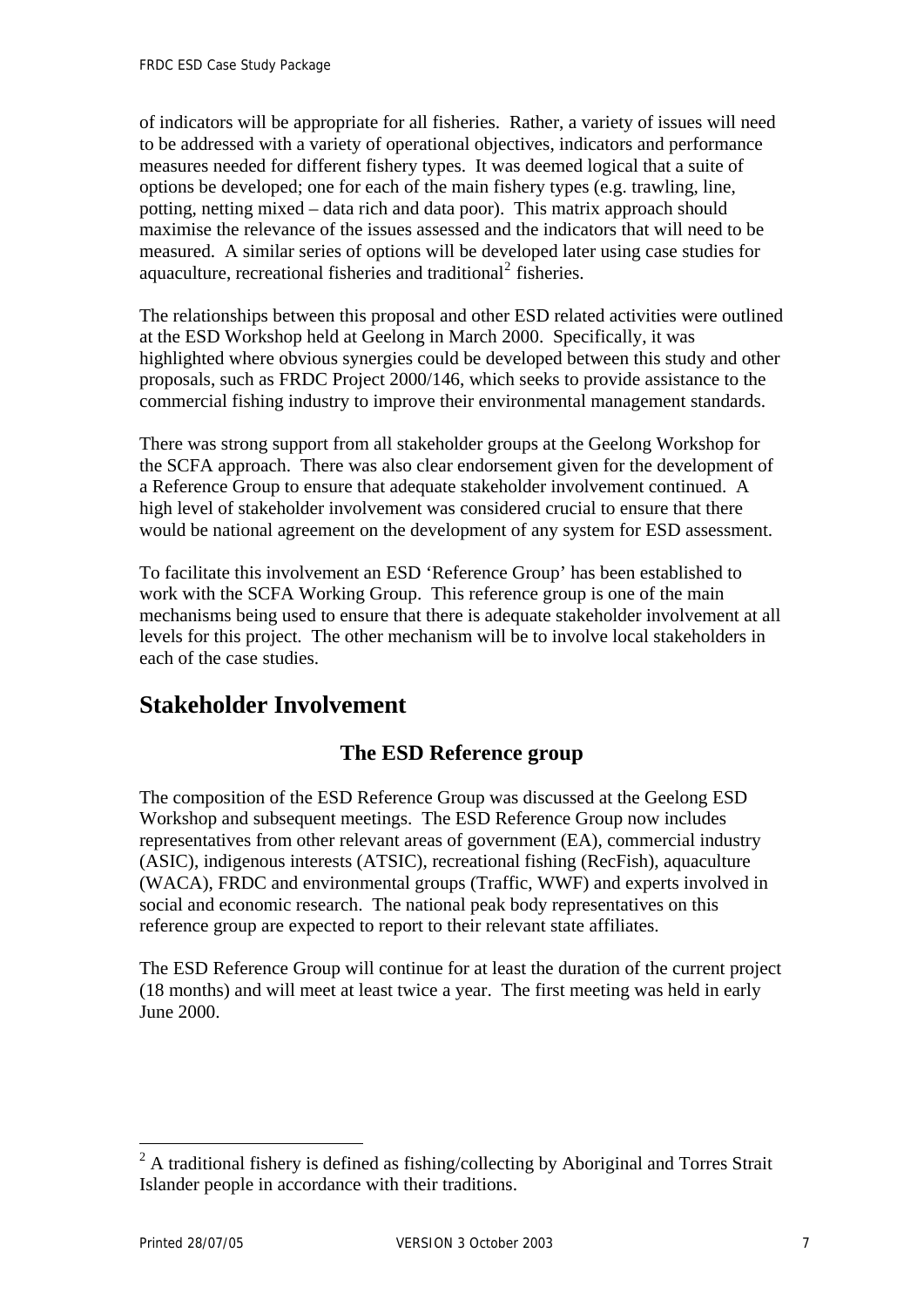# **Local Stakeholders**

Along with the project team, local stakeholders will play the key role in completing each case study. The local participants at these workshops will include a local case study manager (most likely to be the relevant fisheries manager) with other relevant stakeholders including representatives from the fishery/industry being assessed (e.g. Management Advisory Committee members), researchers, management and compliance staff, local conservation groups, relevant indigenous groups and recreational groups. In addition other relevant government agencies (e.g. state EPA) should be involved. There should also be participation by EA in each of these case studies.

The local case study manager will have the primary role in identifying which stakeholder groups need to be invited but where appropriate, the assistance of the Reference Group could be sought to help identify the appropriate participants.

A strong level of local involvement is vital to ensure that the results of each case study will be relevant to local conditions/regulations/issues etc. It will also assist in the transfer of this methodology and increase awareness of the ESD project.

# **Agreed Terminology**

ESD is a very complex issue that is made more confusing by the large reliance on terms and jargon. This confusion can be even greater if terms used are not defined adequately. Thus, the many terms associated with ESD are often used interchangeably, sometimes in the same document. In particular, terms such as principles, objectives, goals and criteria are often used to mean the same thing. Moreover, confusion in terminology also arises when the adjective 'sustainable' is combined with other words to give terms such as "sustainable fishery", "sustainable stock", "sustainable fishing", "sustainable management", and "sustainable catch". The word "sustainable", can however, have very different meanings to different people and such terms are therefore useless unless they are defined precisely to avoid misunderstanding.

It was considered vital to develop a list of definitions that included simple, minimalist terminology to assist communication during the implementation of the ESD initiative of the SCFA. Whilst alternative definitions are possible, for the purpose of this exercise the SCFA Working Group and the Reference Group have agreed on the following definitions that were developed by BRS.

#### **Table 2. Standard Definitions for ESD Terms**

| <b>Sustainable development/</b><br>ecologically sustainable<br>development | Using, conserving and enhancing the community's<br>resources so that ecological processes, on which life<br>depends, are maintained, and the total quality of life, now<br>and in the future, can be increased (National Strategy for<br>Ecologically Sustainable Development, Council of<br>Australia Governments, 1992). |
|----------------------------------------------------------------------------|----------------------------------------------------------------------------------------------------------------------------------------------------------------------------------------------------------------------------------------------------------------------------------------------------------------------------|
| <b>Sustainable fishery</b>                                                 | A fishery that is consistent with ecologically sustainable                                                                                                                                                                                                                                                                 |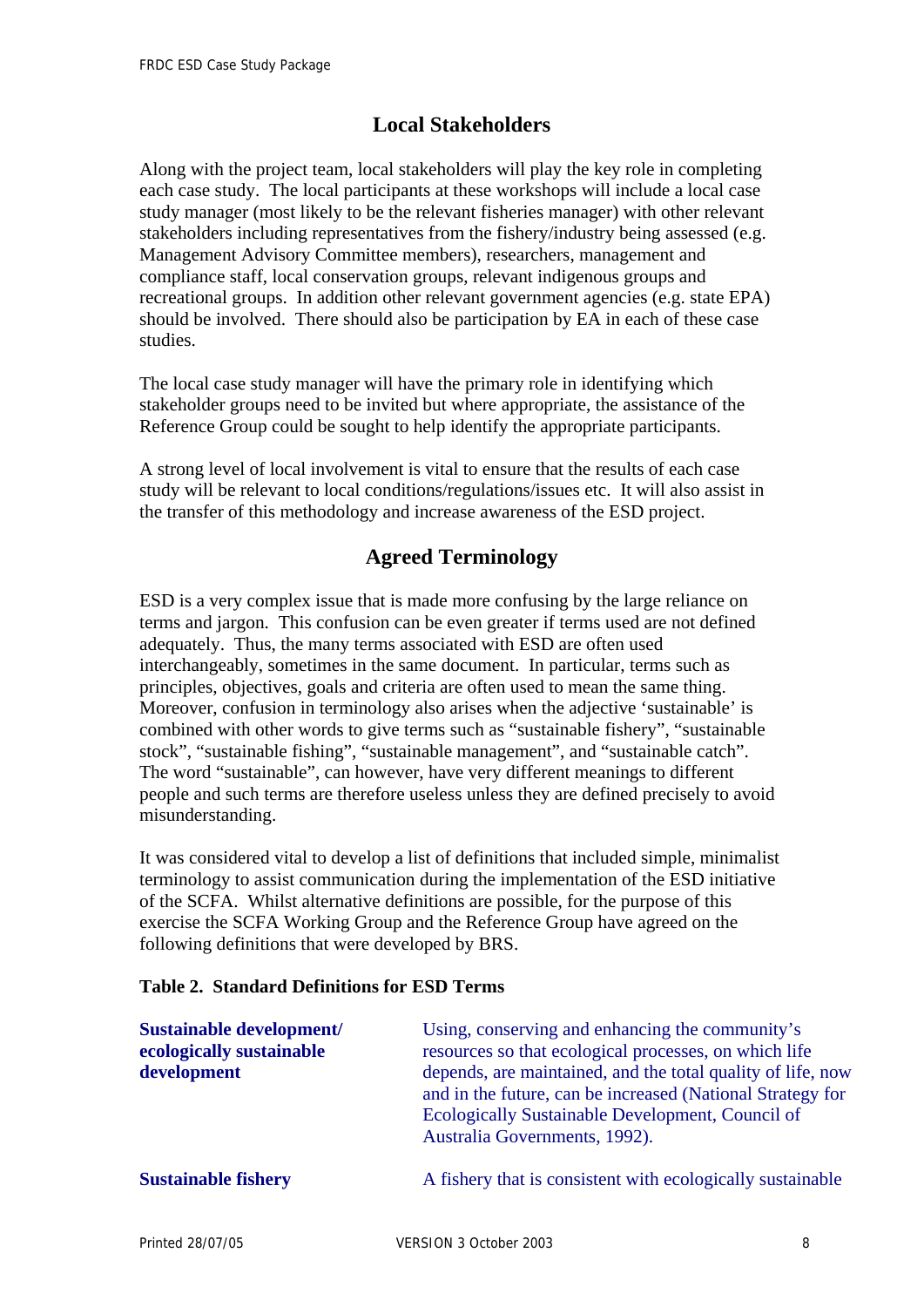<span id="page-11-0"></span>

|                                             | development (i.e. a fishery that uses, conserves and<br>enhances the community's resources so that ecological<br>processes, on which life depends, are maintained, and the<br>total quality of life, now and in the future, can be<br>increased.)                                                                               |
|---------------------------------------------|---------------------------------------------------------------------------------------------------------------------------------------------------------------------------------------------------------------------------------------------------------------------------------------------------------------------------------|
| <b>Fishery</b>                              | A unit determined by an authority or other entity that is<br>engaged in raising and/or harvesting fish. Typically the<br>unit is defined in terms of some or all of the following:<br>people involved, species or type of fish, area of water or<br>seabed, method of fishing, class of boats and purpose of<br>the activities. |
| <b>Component</b>                            | A major area of relevance to fisheries with respect to<br>ESD (e.g. Target species, bycatch species, marine<br>environment, resource use/allocation, employment,<br>income, lifestyle/culture, governance)                                                                                                                      |
| Sub-component, sub-sub-<br>component, etc   | Further sub-divisions of the components                                                                                                                                                                                                                                                                                         |
| <b>Core objectives</b>                      | Core ESD objectives for fisheries (also sometimes called<br>principles)                                                                                                                                                                                                                                                         |
| <b>Operational objective</b> * <sup>3</sup> | An objective that has a direct and practical interpretation<br>in the context of a fishery and against which performance<br>can be evaluated (in terms of achievement)                                                                                                                                                          |
| Indicator*                                  | A quantity that can be measured and used to track<br>changes with respect to an operational objective. The<br>measurement is not necessarily restricted to numerical<br>values. For example, categorical values may be used.                                                                                                    |
| <b>Performance measure*</b>                 | A function that converts the value of an indicator to a<br>measure of management performance with respect to the<br>operational objective (can be a limit, a target a trend etc.)                                                                                                                                               |
| <b>Reference point</b>                      | The value of an indicator that can be used as a benchmark<br>of performance against an operational objective.                                                                                                                                                                                                                   |

\*Note: the operational objective, indicator, and performance measure (or some other form of interpretation) are a package. Each of the three elements of the package is essential to properly define and interpret an indicator. One or more reference points may form part of the description of the performance measure.

<sup>&</sup>lt;sup>3</sup> An objective can be made into a criterion by re-wording and replacing "to .. " with "should" or "must"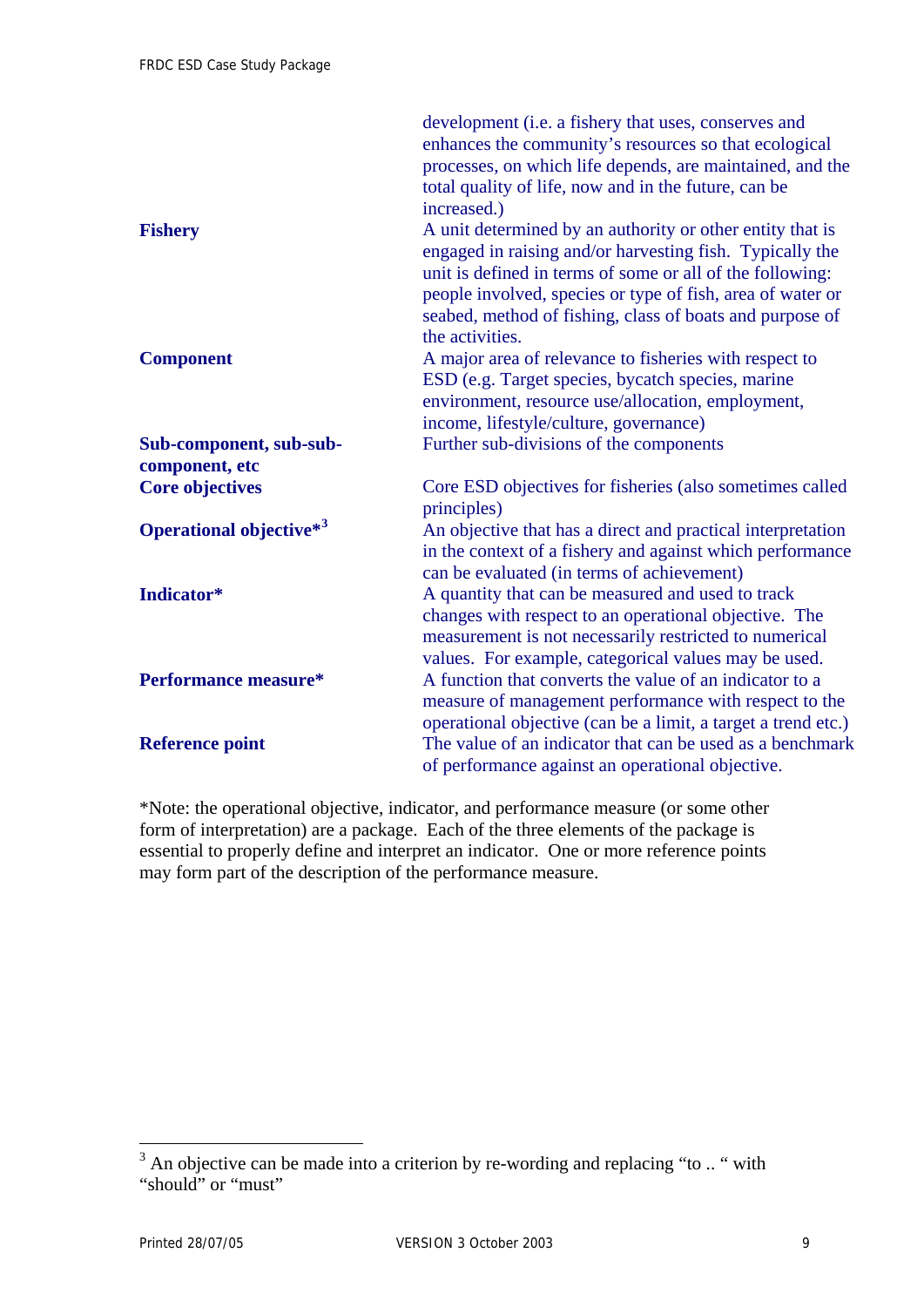**Diagram of the National Conceptual Framework For ESD** 

### **Conceptual Framework for the Ecologically Sustainable Development of Australian Fisheries**



The core objectives for sustainable fisheries are:

<span id="page-12-0"></span>**\*** note: these components/objectives will have little application to the aquaculture sector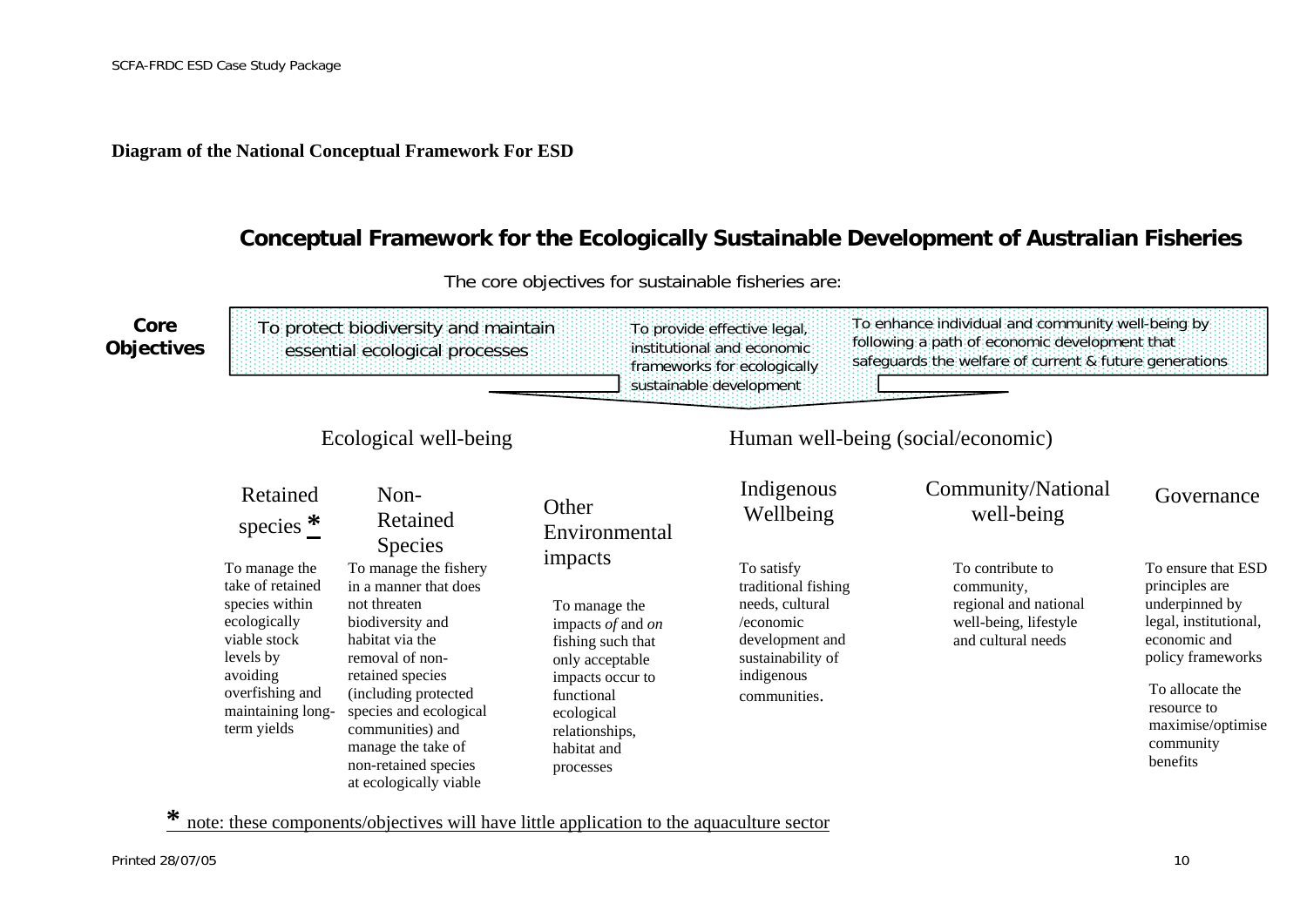# <span id="page-13-0"></span>**National ESD Reporting Framework**

# **Ensuring Reporting Consistency**

A major factor in determining the successful development of a national system for reporting on ESD is the reporting framework that will be used. The system needs to be sufficiently flexible to allow for the variations in issues that affect each fishery to be included whilst recognising the need to ensure that where possible, issues are treated in a consistent manner.

The reporting arrangements that have been developed for this project incorporates the information and processes already available from previous studies. Thus we have drawn heavily on the work that has been done on ESD reporting by the Bureau of Rural Sciences (see Chesson and Clayton 1998, Whitworth and Chesson 2000) and the FAO report on sustainability indicators for fisheries (FAO, 1999). Where relevant, we have also included aspects of the reporting arrangements already in place within many jurisdictions. To assist in this process, the SCFA and the ESD Reference group agreed on a number of factors that need to be considered when reporting on any of the components in an assessment. These are listed in Table 3.

### **Table 3. Factors to be considered/addressed when reporting on issues**

- **Does performance on the issue ensure that the options available to future generations are not unreasonably constrained?**
- **What information/understanding do we have about the issue?**
- **What research/monitoring system do we have in place to address the information/understanding gaps?**
- **What management systems are in place to address the issue in the light of existing information/understanding?**
- **What external drivers impact upon this issue, for example, habitat degradation, water quality and exotic species and how are these impacts addressed through the management system for the fishery, or other management systems?**

Additional issues that also need to be considered include:

- Determining the relative risk and prioritisation of issues.
- The cost effectiveness of undertaking any proposed management action including collecting research information and the costs associated with compliance.

There are now three actions required to complete an ESD report: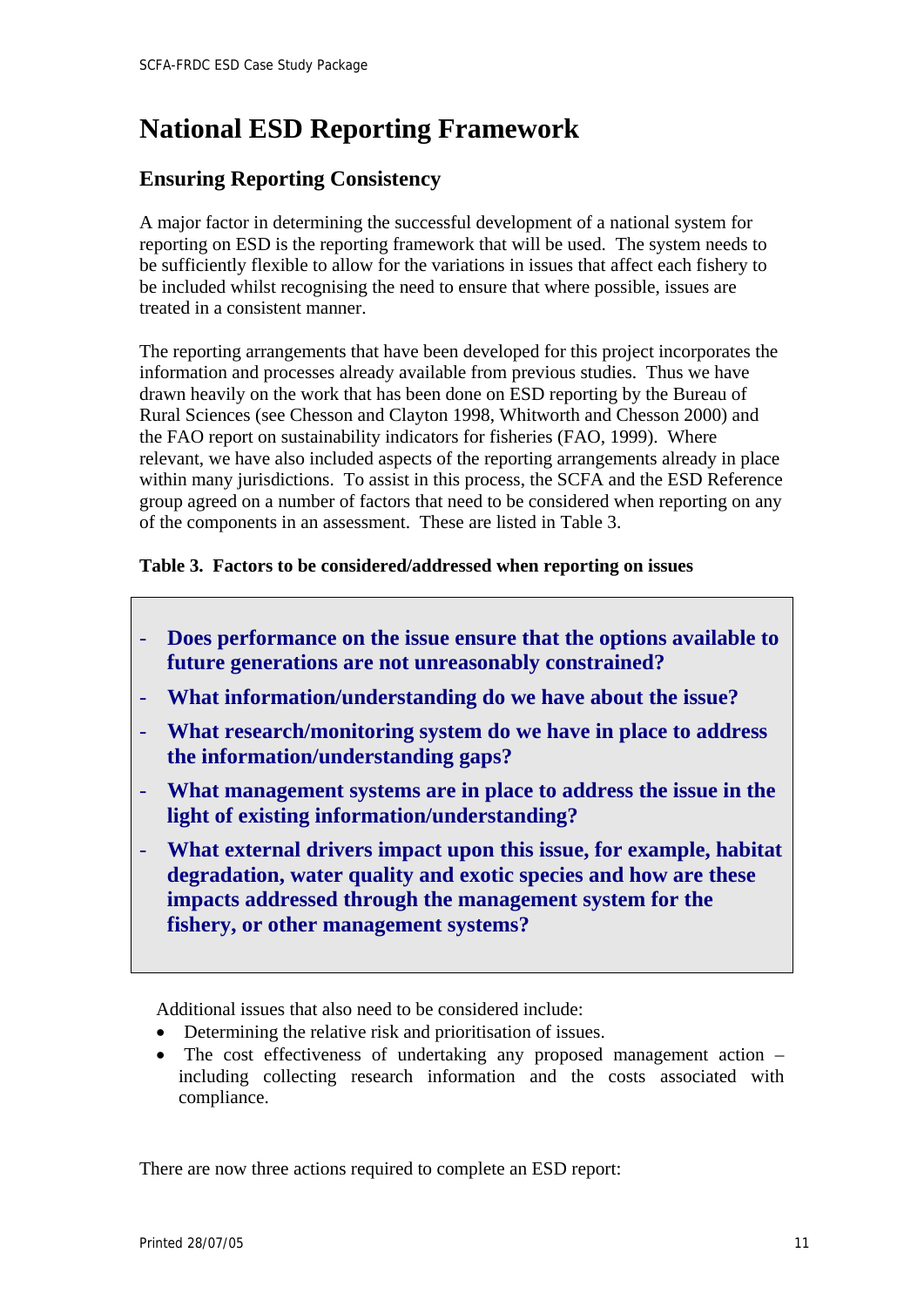- 1. Adapt the 8 generic component trees into a set of issues specific to a fishery.
- 2. Conduct a Risk Assessment on each of the Environmental issues identified and prioritize social and economic components
- 3. Complete a performance assessment report for each of the identified issues using a standard set of report headings or provide the justification as to why this was not required (e.g. for the low risk, low priority issues).

# **Component Trees**

In order to develop sensible indicators, the components/criteria will have to be further broken down into more specific sub-components for which ultimately operational objectives can be developed. The method adopted to facilitate this flexibility is the BRS component tree design. This design is very flexible and has already been shown to be applicable to completing reports on ESD for commercial fisheries (Whitworth and Chesson 2000).





The eight major components fall into three categories of the "contributions to ecological wellbeing", "contributions to human wellbeing" and the "management arrangements" available to achieve the objectives (see Fig 3). Each of these 8 major components is broken down into more specific sub-components for which ultimately operational objectives could be developed.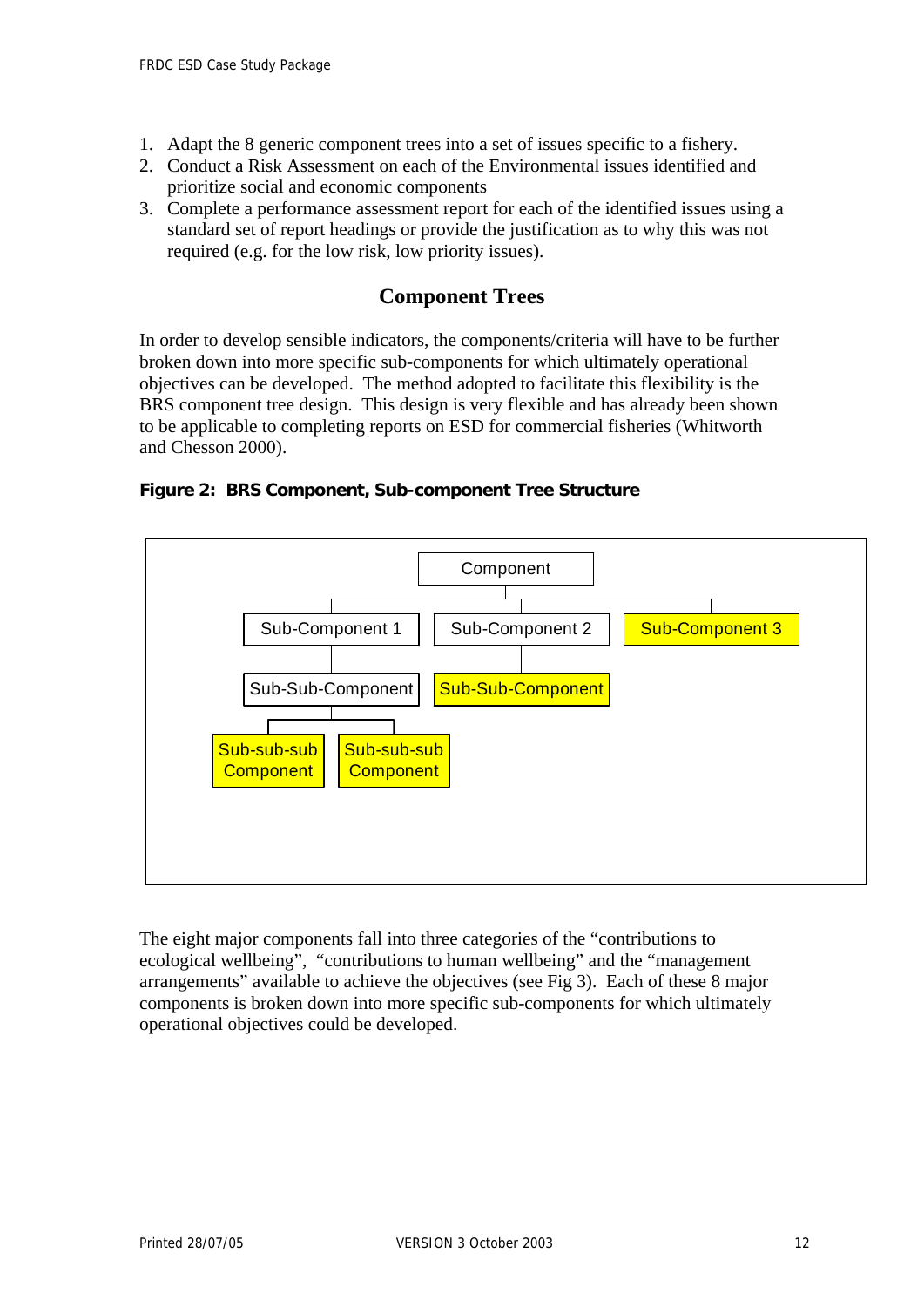<span id="page-15-0"></span>

|  |  |  | Figure 3: The Eight Main ESD Reporting Components |
|--|--|--|---------------------------------------------------|
|  |  |  |                                                   |

To maximize the consistency of approach amongst different fisheries, the issues that were raised by the SCFA and the ESD reference group under each of the eight main components were arranged into a series of "generic" component trees (Appendix 1). These generic trees are used as the starting point for each assessment and are subsequently adapted into trees specific for each fishery during an open consultative process involving all stakeholder groups.

This is achieved by expanding (splitting) or contracting (removing/lumping) the number of sub-components as required. For example, an abalone fishery is unlikely to require a number of the generic sub-components (e.g. bait collection, ghost fishing). Whereas a trawl fishery may require the impacts on benthic biota to be assessed by dividing this issue into different habitat categories.

# **Risk Assessment/Prioritisation Process**

After the components/issues are identified, a process to prioritise each of these needs to be completed. For all of the environmental issues in the 4 relevant component trees, this should be done using a formal risk assessment process. The risk assessment framework that could be applied at the workshop should be consistent with the Australian Standard AS/NZS 4360:1999 Risk Management, concentrating on the risk assessment components.<sup>[4](#page-15-0)</sup> This RA process is well documented but in summary, it considers the range of potential consequences of an issue/activity and how likely those consequences are to occur. The combination of the level of consequence and the likelihood is used to produce an estimated level of risk associated with the particular hazardous event/issue in question.

A realistic estimate should be made by the group of the possible consequence level of an issue. This level can be from 0-5, with 0 being negligible and 5 being catastrophic/irreversible (see Appendix 3 for details). This assessment needs to be

 $\overline{a}$ 

<sup>&</sup>lt;sup>4</sup> Almost universally, however, the target species should be classified as at least a moderate risk because some form of management response will be needed and hence performance assessed.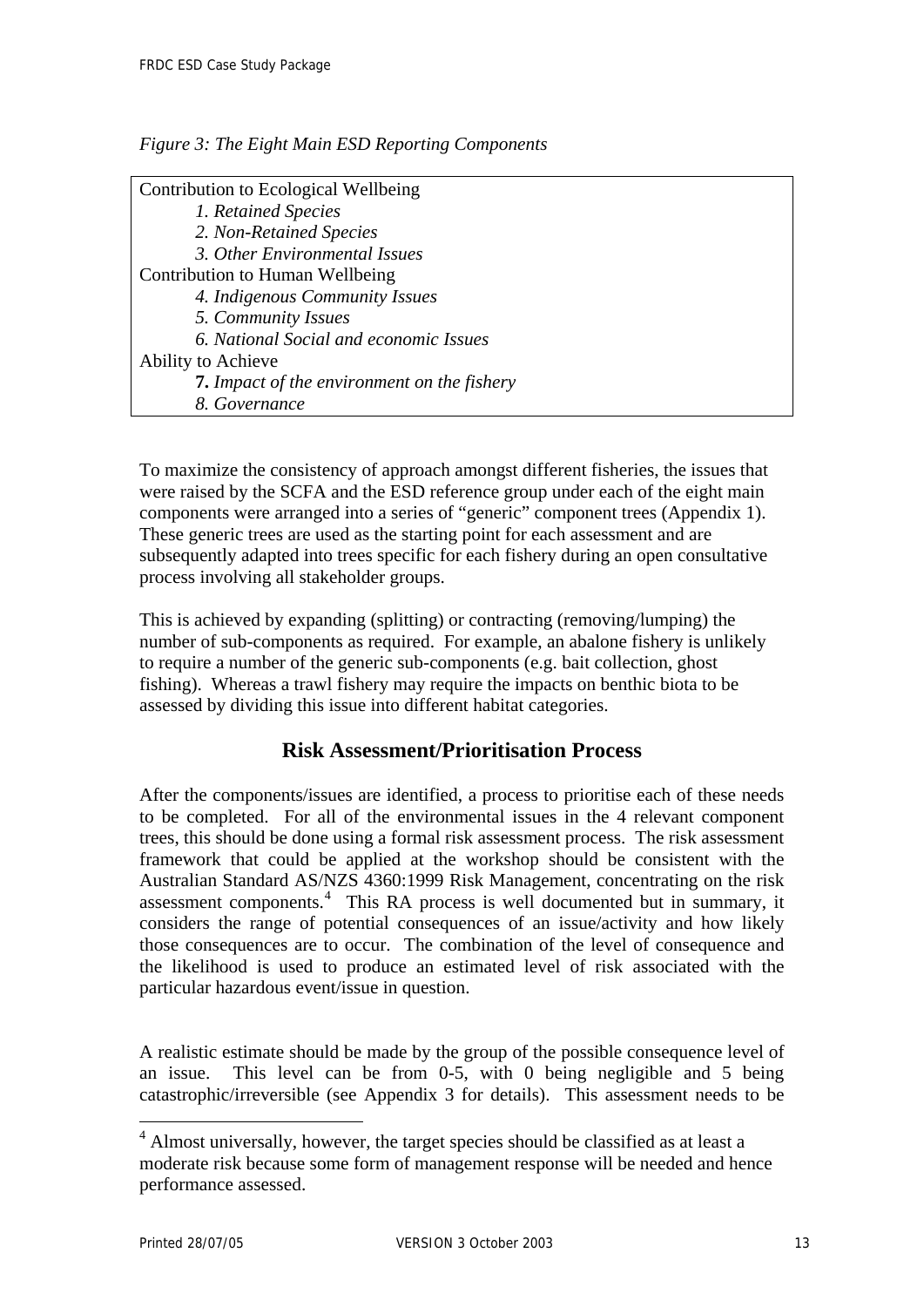based upon the combined judgement of the participants at the workshop who collectively should have considerable expertise in the areas examined.

The level of consequence needs to be determined at the appropriate scale for the issue. Thus for target species you assess the consequence of a fishery on the population not at the individual level, obviously catching one fish is always catastrophic for the individual but not always for the population. Similarly, when assessing possible ecosystem impacts this should be done at the level of the whole ecosystem or at least in terms of the entire extent of the habitat, not at the level of an individual patch or individuals of non-target species.

The likelihood of a consequence occurring is assigned to one of six levels from remote to likely. In doing so, the workshop group should again consider the likelihood of the "harzardous" event (consequence) actually occurring based upon their collective wisdom which includes an understanding of the scale of impact required.

From these two figures (consequence and likelihood), the overall risk level, which is the mathematical product of the consequence and likelihood levels ( $Risk =$ Consequence x Likelihood), can be calculated. Finally each issue can then be assigned a *Risk Ranking* within one of five categories: Extreme, High, Moderate, Low and Negligible (see Table 4)

| <b>RISK</b> | <b>Reporting</b>                                         | <b>Management Response</b>                  |
|-------------|----------------------------------------------------------|---------------------------------------------|
| Negligible  | <b>Short Justification Only</b><br>$\Omega$              | Nil                                         |
| Low         | <b>Full Justification needed</b>                         | None Specific                               |
| Moderate    | <b>Full Performance Report</b><br>$\mathcal{L}$          | Continue Current<br>Arrangements            |
| <b>High</b> | 3<br><b>Full Performance Report</b>                      | Probable Increases to<br>management         |
| Extreme     | <b>Full Performance Report</b><br>$\boldsymbol{\Lambda}$ | Substantial additional<br>management needed |

### **Table 4– Risk Ranking Definitions**

This process should be completed for each of the identified issues with a risk ranking developed and the rationale for assigning these rankings recorded.

Only the issues of sufficient risk or priority (M, H E), and those that require specific management actions to achieve a low risk ratings will need to have a full performance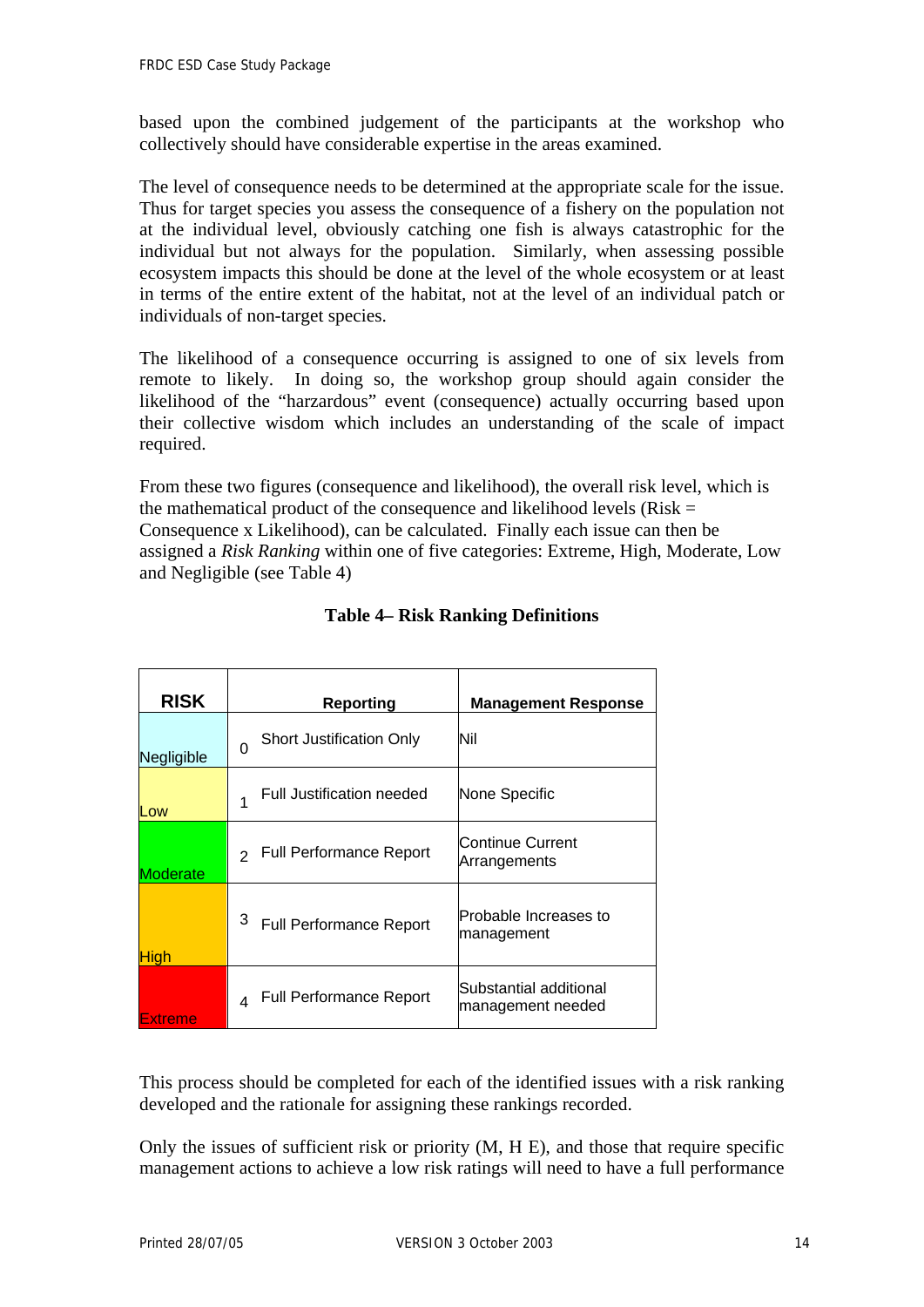<span id="page-17-0"></span>report completed. Nonetheless, the rationale for classifying issues as low risk/priority should also be documented and form part of the ESD report so that stakeholders can see why these issues were accorded these ratings. This is summarized in Figure 4



# **Component/Performance Report Headings**

For each of the lowest level or terminal sub-components identified as greater than a low risk/priority<sup>[5](#page-17-0)</sup>, a detailed assessment report needs to be generated. The SCFA Working Group in conjunction with the ESD Reference Group has agreed upon a set of 10 standard headings that each needs to be completed (Table 4).

 $\overline{a}$ 

 $<sup>5</sup>$  Note, some low risk issues may still need to be reported because they are of high</sup> public concern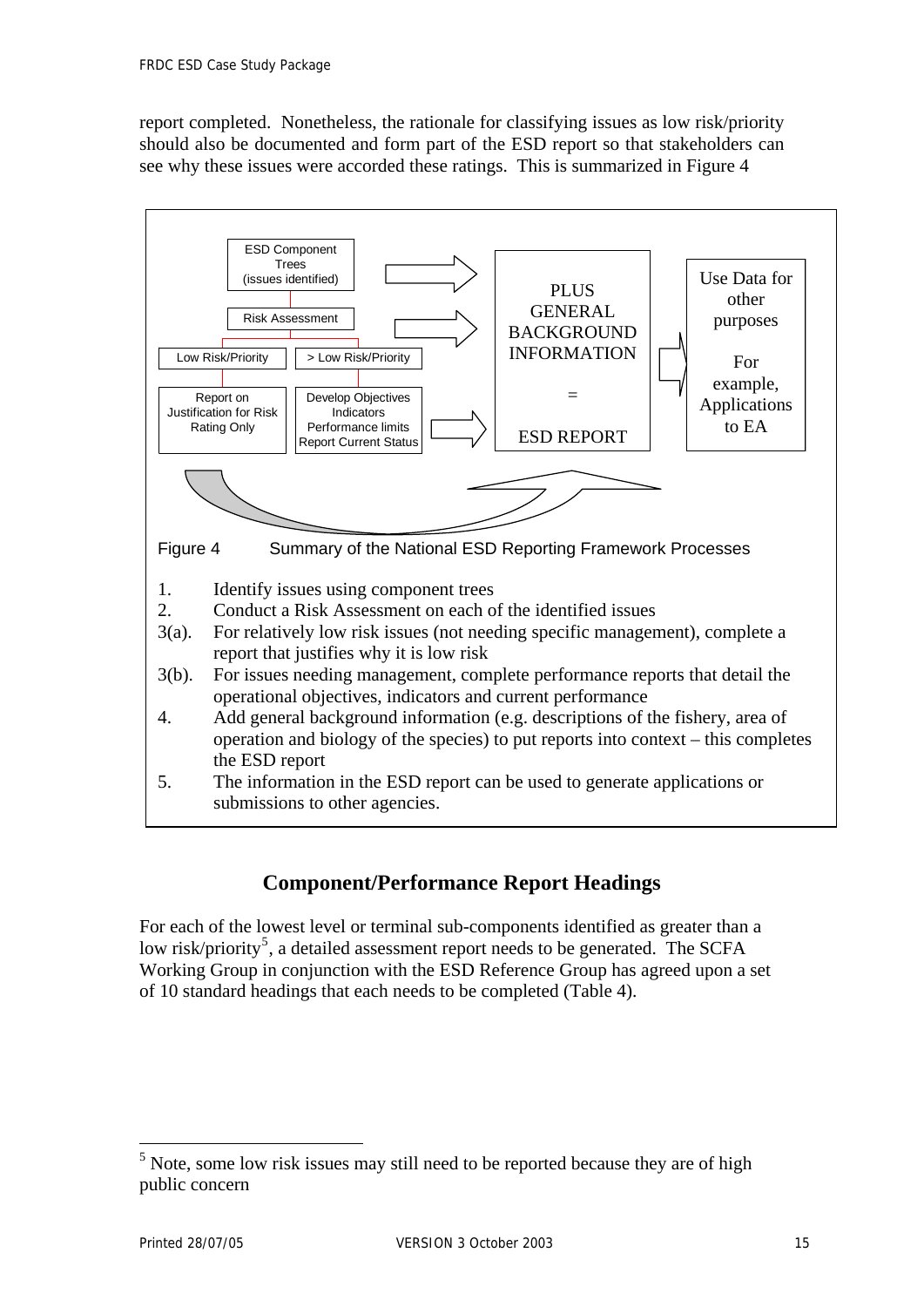#### **Table 4: The list of agreed report headings**

- 1. Operational Objective (plus justification)
- 2. Indicator
- 3. Performance Measure/Limit (plus justification)
- 4. Data Requirements
- 5. Data Availability
- 6. Evaluation
- 7. Robustness
- 8. Fisheries Management Response
	- -Current
		- -Future
	- Actions if Performance Limit exceeded
- 9. Comments and Action
- 10. External Drivers

A full description of these headings is located in Appendix 2

Using the same reporting headings for each of the sub-components should:

- Assist in a consistency of focus and attention across all components/subcomponents (especially into components/criteria where there is little existing experience with assessment).
- Allow for the separation of the discussions concerning performance measures from the discussions about the actual indicator.
- Allow for separation of what indicators can be used from the discussion of the adequacy of their measurement etc.
- Require a specific consideration of the management response. This should allow treatment for the situations where little data are being collected and assessed under a management strategy that can be shown to be safe (e.g. precautionary or robust).

It also provides a direct comparison between:

- • the level of understanding of an issue,
- • the risks associated with alternative management actions
- •the level of precaution currently being applied

The first step is to specify an operational objective for each sub-component (noting that by setting one objective you are probably influencing the performance of a number of other components). This objective needs to have a direct and practical interpretation in the context of the management of the fishery and, most importantly, performance needs to measurable and auditable. This objective should also be consistent with, and clearly linked, to higher- level objectives that might appear in legislation, policy statements or management plans (i.e. provide the justification for selecting this objective compared to any other given the higher level objectives).

The indicator is the measure that is to be used to track changes with respect to an operational objective. The performance measure provides the information to enable interpretation of the indicator and can be expressed in terms of one or more reference points (e.g. biomass should remain as close as possible to x but no lower than y) or simply in terms of a trend (e.g. increasing is desirable, decreasing is undesirable).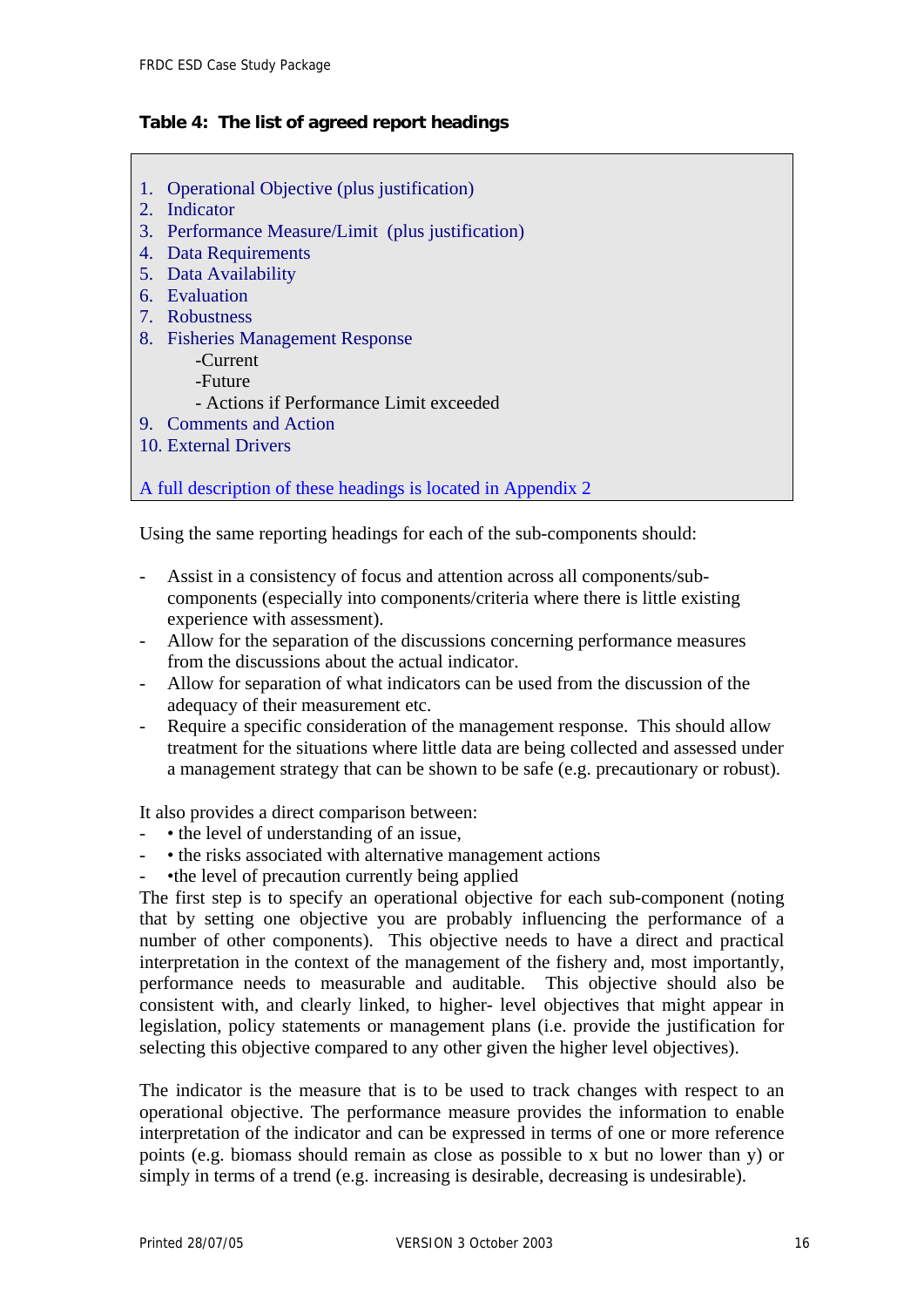<span id="page-19-0"></span>The operational objective, indicator and performance measure are a package. All three are needed before any one of them is useful. Indicators by themselves (as used in some reporting schemes) are of little value because without an objective and performance limit, you cannot interpret performance.

In addition to stating the operational objective, indicator and performance measure, there are headings for data quality and availability, robustness of the indicator, management response, and external drivers. The inclusion of 'management response', particularly when it is discussed in relation to the data available, makes the explicit link between the operational objective, the measurement and reporting of performance and the action to be taken to maintain or improve that performance. This is an important distinction, and advantage of the SCFA framework, compared to other systems (Chesson et al., 2000).

In summary:

**Can you justify that the management actions you currently have in place are appropriate given the level of risk and current knowledge of the issue.** 

It is envisaged that this reporting scheme for fisheries and aquaculture will evolve over time as experience and understanding of the issues increases. This process is unlikely to end quickly given that having been underway for over half a century, the standards and policies used to report on financial issues are still being modified to make them more relevant and effective. Effective fisheries indicators are unlikely to be less elusive.

# **Relationship of ESD Report with the Requirements of EA**

As stated above, there have been a number of changes made to Commonwealth environmental legislation that has implications for fisheries. The change to the *Wildlife Protection* (Regulation of Exports & Imports) *Act* , 1982 has resulted in the marine fish species which were previously exempt from any requirements under this act, now having to undergo environmental assessment to determine if continued exporting will be allowed. Similarly, the *Environment Protection & Biodiversity Conservation Act,* 1999 now affects all commonwealth fisheries requiring them to undergo a strategic assessment of their environmental performance. State and Territory fisheries may also be affected by this EPBC act if they impact upon "matters of national environmental significance", "commonwealth waters" and "protected species". The definitions for what will trigger these three issues are, however, rather vague.

The assessments that will need to be completed for each of these Acts requires submission of applications to EA against a set of guidelines for Sustainable Fisheries which were based largely on the MSC principles (see Appendix 8). The information required for these guidelines (if relevant) is covered by the retained species, non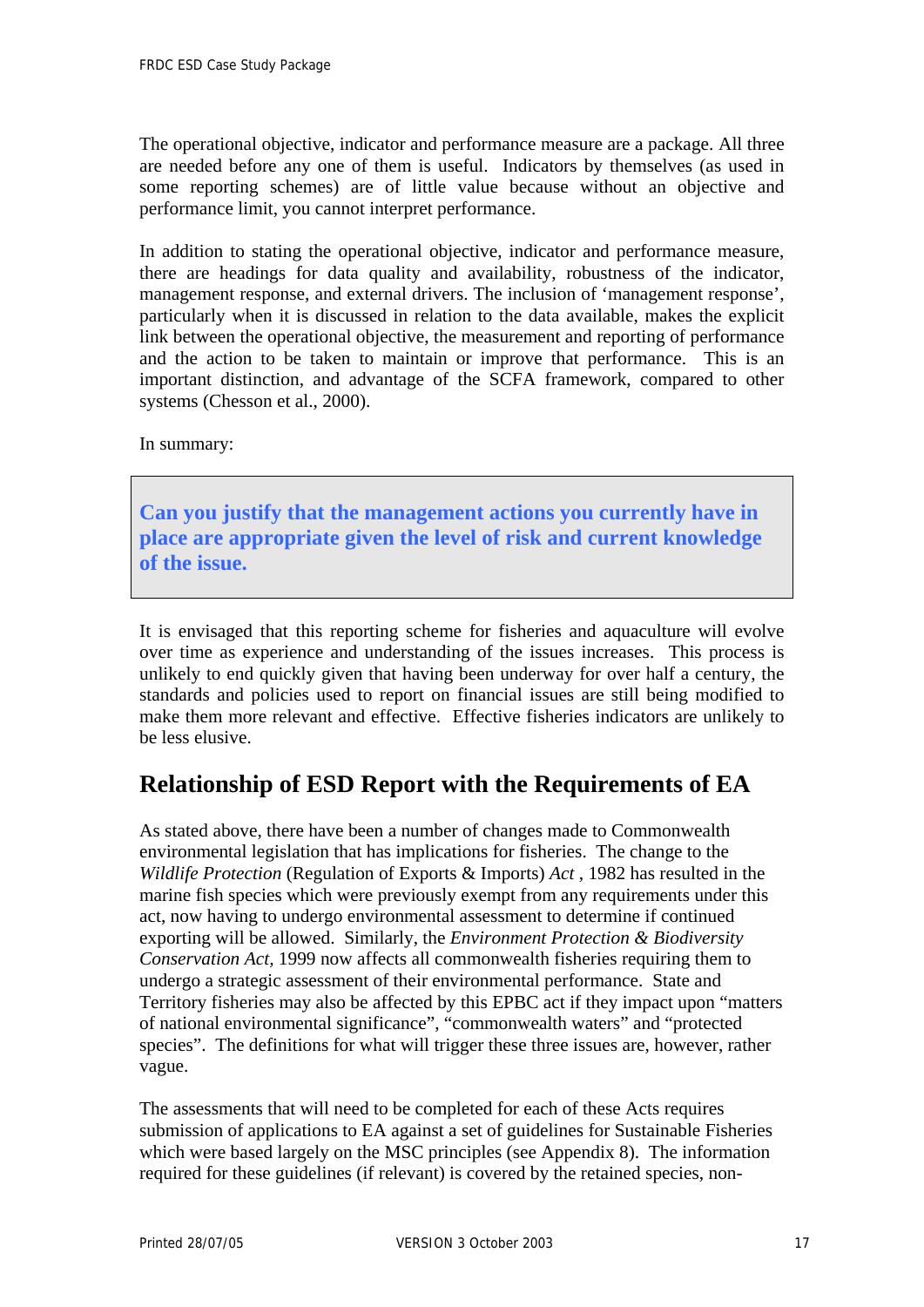retained species, general ecosystem and a subset of the governance components within the SCFA framework.

To complete the applications to EA, one possible method is to use the ESD report as the general "CV" of the fishery and include a relatively short (10 page) application to EA as a "front-end" which specifically addresses each of their guidelines, principles and objectives (in a similar fashion as is normally used when applying for a job). These responses should provide a clear summary of the information required on each of the guidelines, referring, where necessary, to the more detailed description within the ESD report. Alternatively the text should explain why this criterion is irrelevant for this fishery (e.g. having a by-catch indicator species in an abalone fishery).

A generic EA application "front-end" has been drafted and is included in Appendix 8 as a starting point and can be modified according to the specific circumstances of the fishery. It is important to appreciate that completing this application to EA section should be a relatively quick activity  $(< 1 \text{ day})$  if an ESD report has already been completed.

The other alternative is to use the material generated in the ESD report as the basis for the completion of a stand alone report to EA.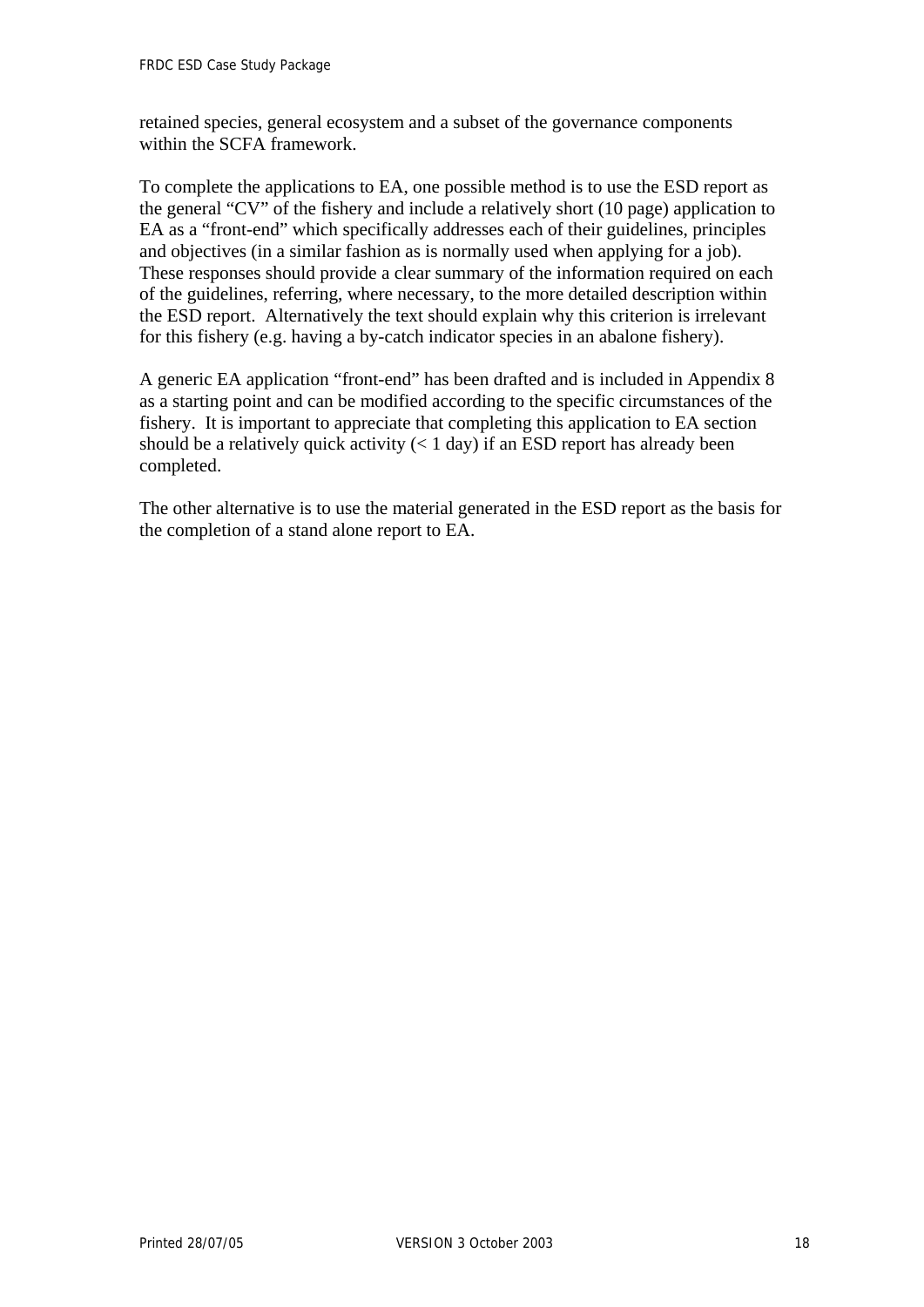# <span id="page-21-0"></span>**Local Case Studies**

# **Introduction**

## *Who do the local case study reports "belong" to?*

Each of the reports generated from the case studies belong to the specific jurisdictions where they are conducted, they do not belong to the project team, nor are they produced just for the project. The project team is largely providing a facilitating/advising role to assist jurisdictions complete the ESD reports that they need presumably for a variety of reasons (see Table 1).

Similarly, the ultimate decisions concerning what objectives, indicators and performance measures etc, and the outcomes generated, are the responsibility of the local stakeholders (this includes the local management agency). Thus, most of the preliminary and follow up work should be conducted locally. It also needs to be stressed that completing these reports should be seen as the start of a process of continual improvement.

### *What do we want to complete during the meetings?*

What ultimately needs to be completed is a comprehensive report that should gather the information that can be used to satisfy as many external and internal requirements as possible (e.g. fishery legislation, local EPA, Schedule 4, EPBC etc.). It is, however, not feasible, nor even sensible to expect that we will be developing a complete ESD report for a fishery during a 2-day meeting. The general experience so far has been that there are few fisheries that have explicit operational objectives developed, especially outside of the retained species.

The processes that will be undertaken during the case studies will be to promote an orderly discussion and identification of the issues, try and assist in the prioritization of these issues and provide the framework for reporting on those that are of high priority. To this end, we are also not expecting to complete all sections of the report by the end of the case study meeting, much of this work will need to be completed out of session.

### **During the case study meetings we want to:**

- 1. Adapt the "generic components" agreed to by the SCFA-ESD Reference group (see Appendix 1) into an agreed set of component trees specific to the fishery being examined.
- 2. Conduct a Risk Assessment on the Environmental issues and prioritise social and economic components.
- 3. Provide examples on the other sections of the report.
- 4. Demonstrate how this information can be used to generate an application to EA (MSC) under their guidelines.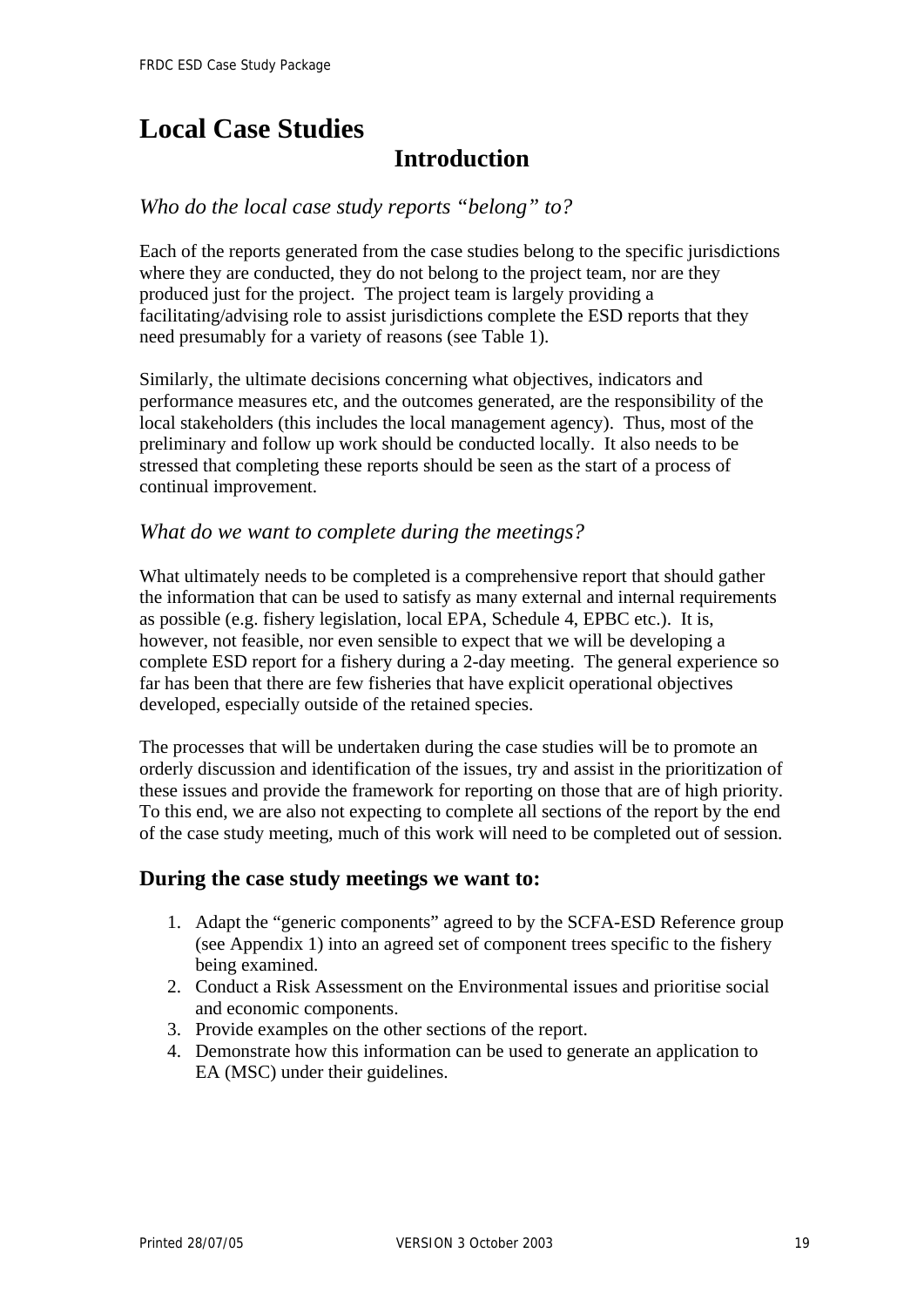<span id="page-22-0"></span>**It is important to remember that the reports developed during the case studies should be viewed as the beginning of a process of continual improvement, not the completion of the task.** 

# **Completion of Case Studies**

*How are these activities going to be completed?* 

It is expected that each case study meeting will be held over two days to get the process of developing an ESD report off to a good start. The participants at these meetings should include the project team, the local case study manager and relevant stakeholders in the case study fishery including representatives of the commercial fishery, research, management, compliance, local conservation, indigenous groups, recreational groups and other relevant government agencies (e.g. state EPA).

# **Prior to Case Study Meeting**

The following tasks need to be completed prior to each case study to ensure that the maximum benefit and progress is made during the meeting.

## *Project Team*

- Identify Local Case Study Manager
- Send Case Study Packages (both hard copy and electronic copies) to Local Case Study Manager
- Have initial meeting/phone link with Local Case Study Manager

## *Instructions for Local Case Study Manager*

- Arrange Venue and facilities
- Arrange for a high quality computer projector (1000 dpi resolution), electronic whiteboards etc.
- Develop attendee list (see above list of suggested attendee categories) and facilitate their attendance.
- Provide copies of the Case Study Package to all stakeholder attendees along with covering letter.
- Arrange for the collation of all relevant material obtain copies of any relevant assessments, research data, management plans, regulations, codes of conduct etc.
- Provide summary material that could be forwarded in advance to the project team and to the other local stakeholders (e.g. any recent reviews, status reports etc).
- Organise a 15 minute talk on the fishery (could be either the manager, a fisher or both)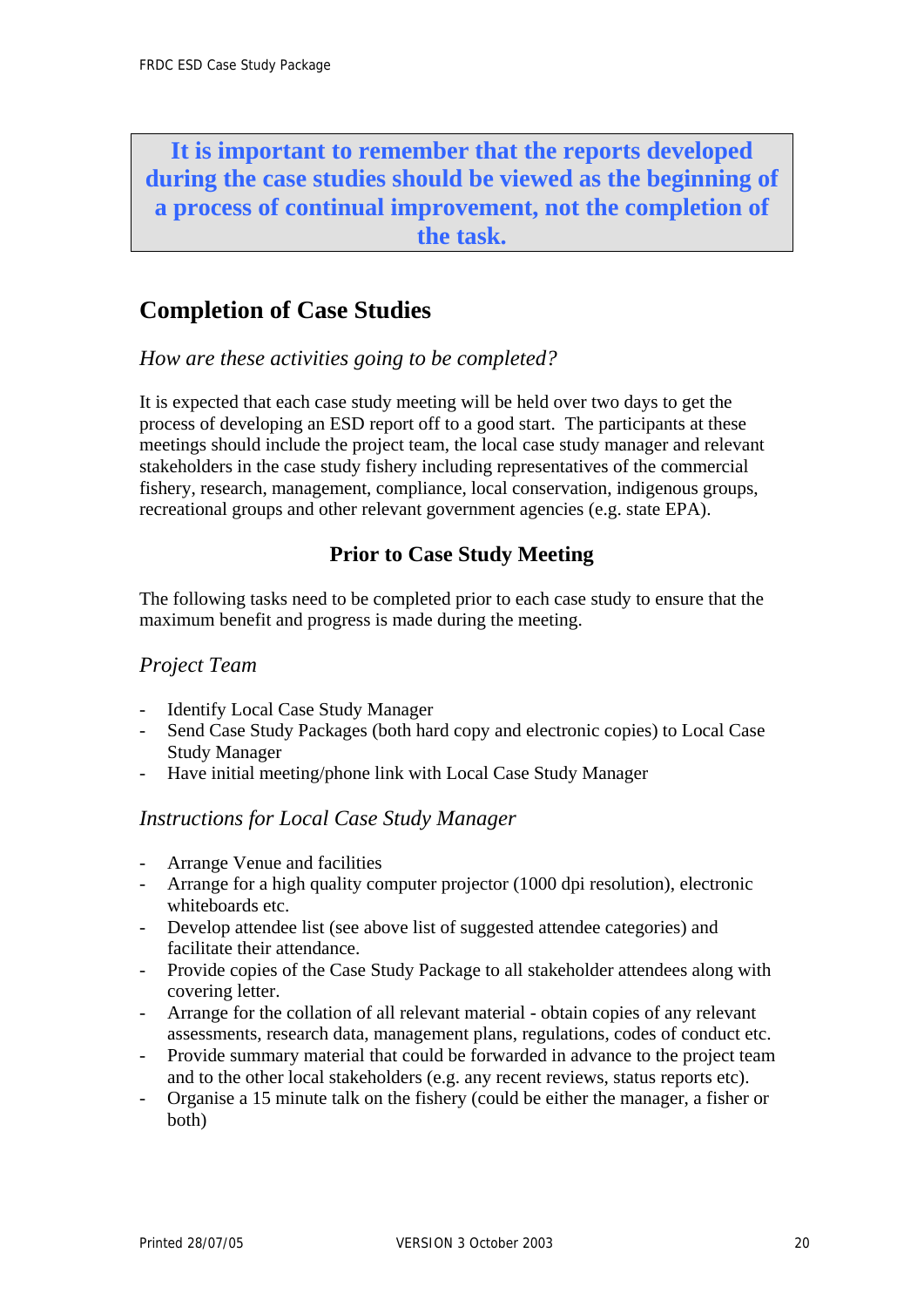### <span id="page-23-0"></span>*Instructions for All Attendees*

- Identify the SPECIFIC issues relevant to this fishery and compare these with the generic component trees - look for areas where additions or deletions will be necessary.
- If possible lodge any suggestions with the project team and/or the Local Case Study Manager otherwise bring these to meeting.
- Collate/ bring/ distribute any relevant material for identified issues to assist with the risk assessment.

# **Case Study Meetings**

# **Day One (until morning tea)**

**Task 1:** *Provide an Overview of ESD* 

- 1. What is ESD?
- 2. How does ESD fit into Fisheries Management
- 3. What is the ESD reporting Framework
- 4. How does it relate to other initiatives (EA Schedule 4, EMS systems).

# **Day One (until lunch)**

**Task 2***: Develop component trees for this fishery (do not attempt to define the specific objectives and indicators at this stage)* 

- 1. Overview of the fishery given by local representatives.
- 2. Discuss each of the generic frameworks as outlined in Appendix 1. These discussions will be more fruitful and efficient if each of the attendees has examined the component trees before the meeting and comes along with their suggestions as to what amendments will need to be made.
- 3. The group will need to modify the generic framework to meet specific issues for the fishery by adding sub-components that are not covered adequately by the subcomponents already showing and deleting sub-components that are not relevant. If any of the generic sub-components are removed, you should provide written justification as to why they are not applicable to this fishery. For a subcomponent to be removed this requires the issue to not be significant, not just that you have no data.
- 4. The discussions to adapt each of the 8 generic component trees should be restricted to no more than 30 minutes each. One of the project team members will provide a 5-minute introduction to the component to assist in the efficiency of the discussions.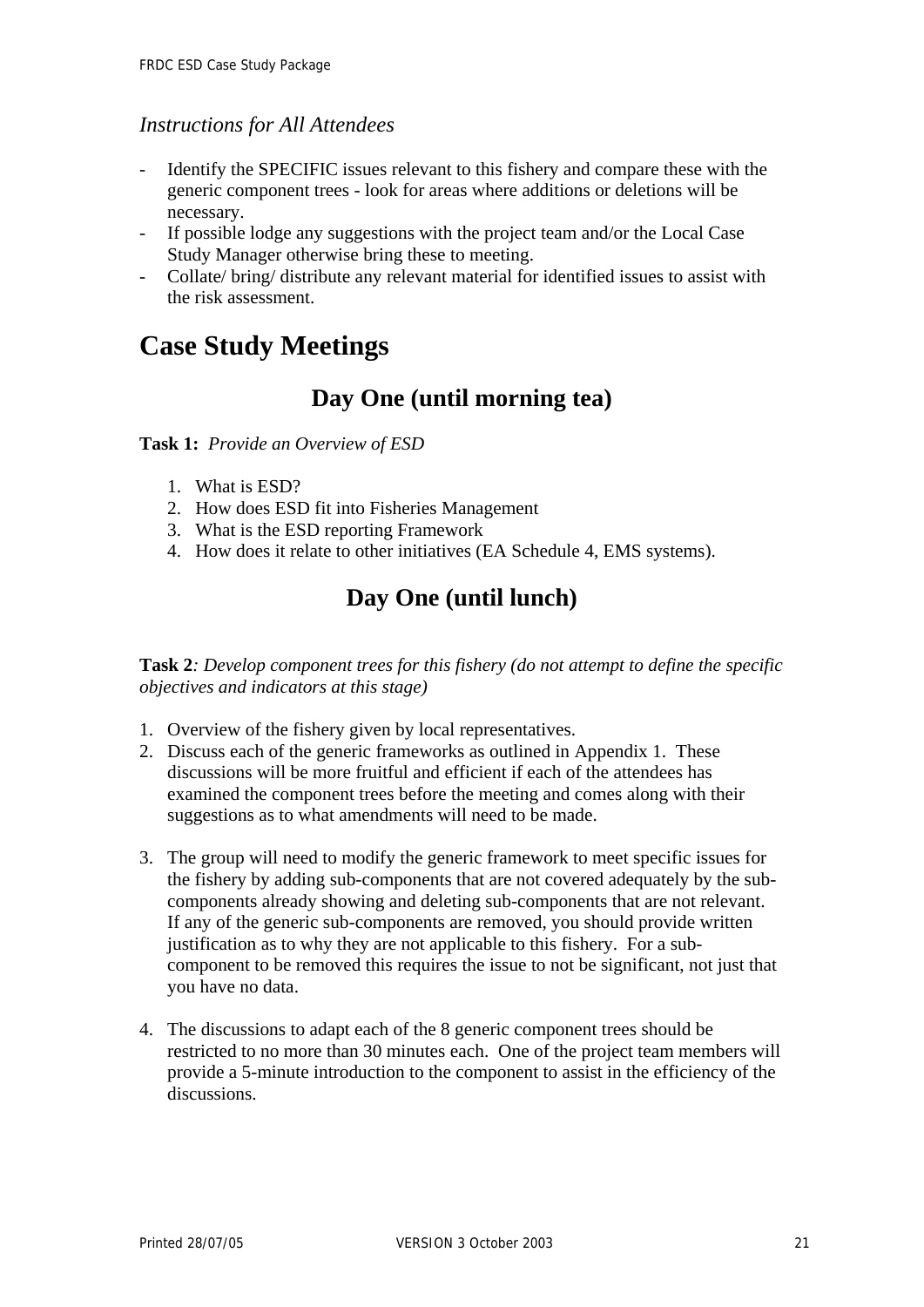# **Day One (late) and Day Two**

### **Task 3:** *Complete Risk Assessment for Identified Issues*

Using the component tree developed earlier in the day, we then begin to step through each of the issues and determine risks associated with the operation of the fishery.

This process is designed to determine which issues require specific management actions and hence specific objectives and measurement of performance. Consequently, all target species are likely to require ongoing assessments because some management actions are likely to already be in place (e.g. effort controls, biological restrictions – size limits etc). The risk assessments therefore, only need to be completed for the by-product components, but all the non-retained, and ecosystem components.

A prioritization process can be applied to the social and economic issues based upon the importance to future management/access.

#### **Task 4**: *Completion of Example Performance Reports*

It is important to provide at least a few example reports for a number of the component trees. This may involve developing a report where there is already an objective/indicator/measure available from a current management plan/arrangement. In many cases, however, it will first need to involve discussions with the stakeholder group present as to what these might be.

Wherever possible, it will be helpful to get agreement during the meeting about what should be in each of these headings. Any proposed objective and performance measure would, in most cases, require subsequent ratification. If, however, agreement cannot be reached during the meeting on a specific objective or performance level, then each of the propositions can be recorded (along with any justifications) and used as the basis for later consultation. This should not be seen as a failure, but as a means of identifying the specific issues that will require future attention.

It is expected that at best only brief notes would be made for the other headings (headings  $4 - 10$ ). These would need to be fleshed out subsequently.

#### **Task 5**: *Comparison of ESD report to that required by EA and others*

Go through the generic EA application "front end" and discuss the issues specific to this fishery how they may affect an application to EA.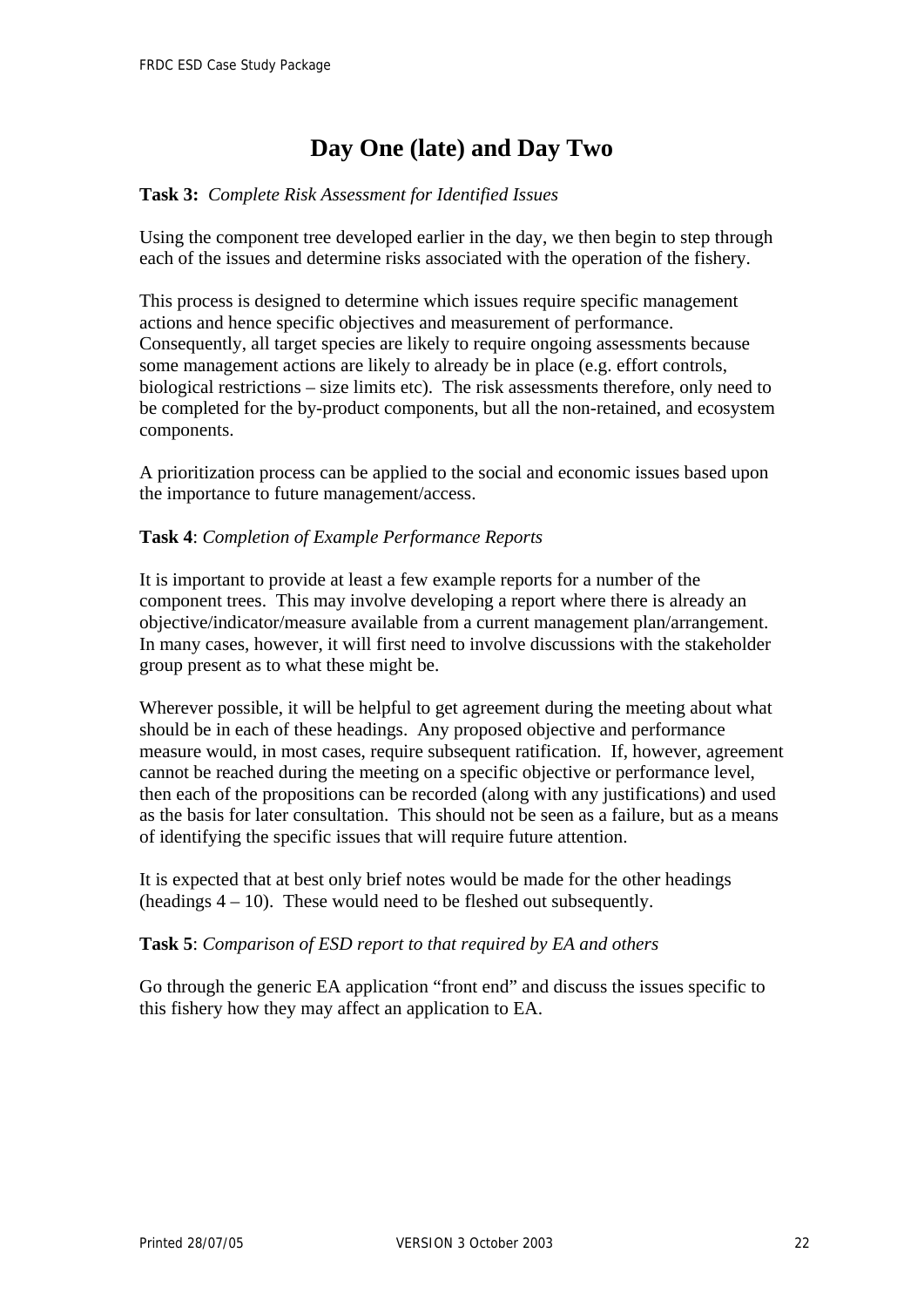## <span id="page-25-0"></span>**Appendix 1. COMPONENT TREES**

### **1. GENERIC COMPONENT TREE for IMPACTS OF THE FISHERY ON RETAINED SPECIES**



Example of Completed Tree



No major Generic Components were deleted from this tree when it was developed at the August 2000 workshop.

Yellow boxes indicate that the issue was considered high enough risk at the January 2001 Risk Assessment workshop to warrant having a full report on performance, Blue boxes indicate the issue was rated a low risk and only this justification is presented.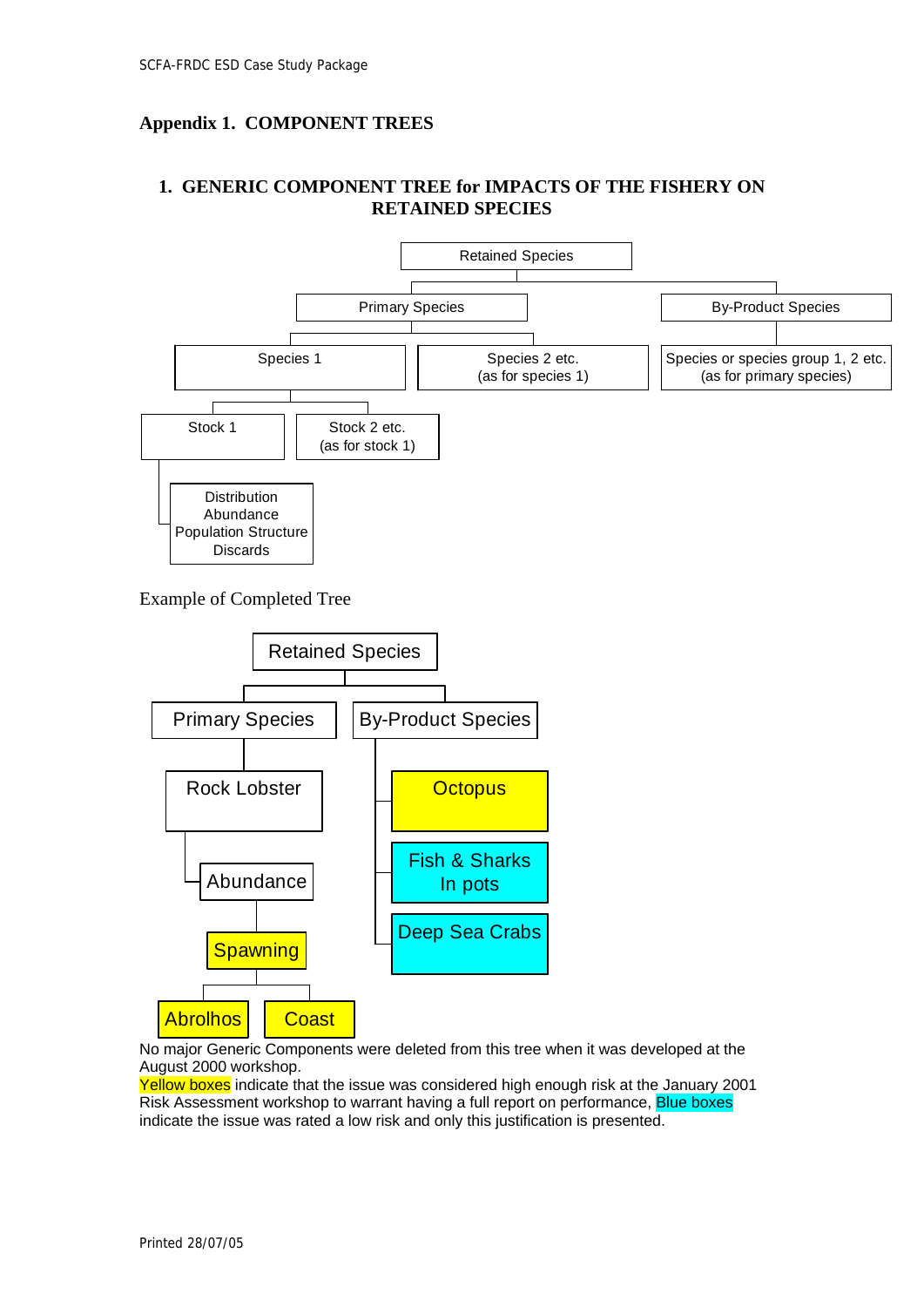### **2 GENERIC COMPONENT TREE for IMPACTS OF THE FISHERY ON NON-RETAINED SPECIES (May need separate trees for the different catching sectors)**



**(nb - No major Generic Components were deleted from this tree when it was developed at the August 2000 workshop).** 

Yellow boxes indicate that the issue was considered high enough risk at the January 2001 Risk Assessment workshop to warrant having a full report on performance, Blue boxes indicate the issue was rated a low risk and only this justification is presented.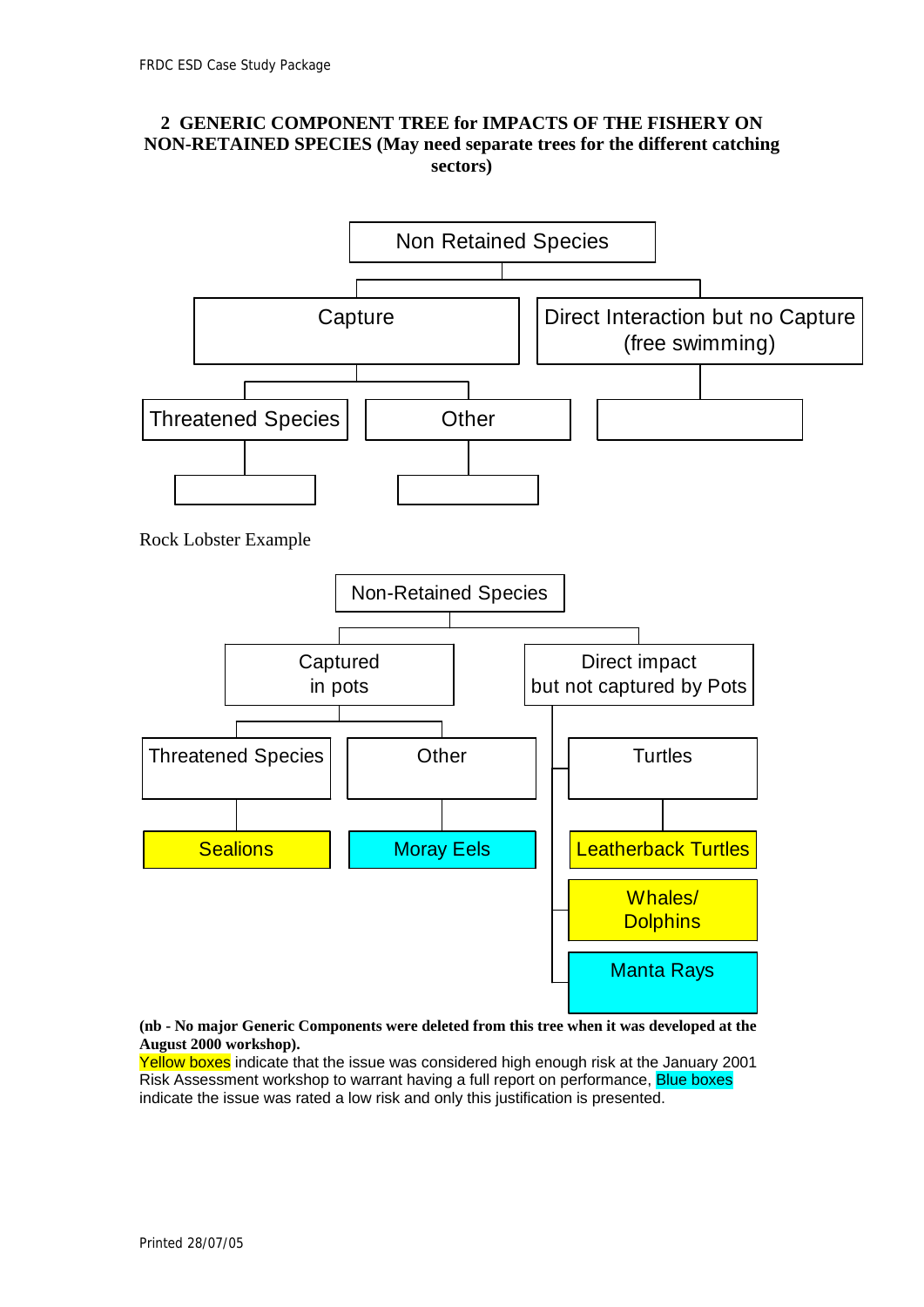### **3. GENERIC COMPONENT TREE FOR IMPACTS OF THE FISHERY ON OTHER ASPECTS OF THE ENVIRONMENT (May need separate trees for different catching sectors)**

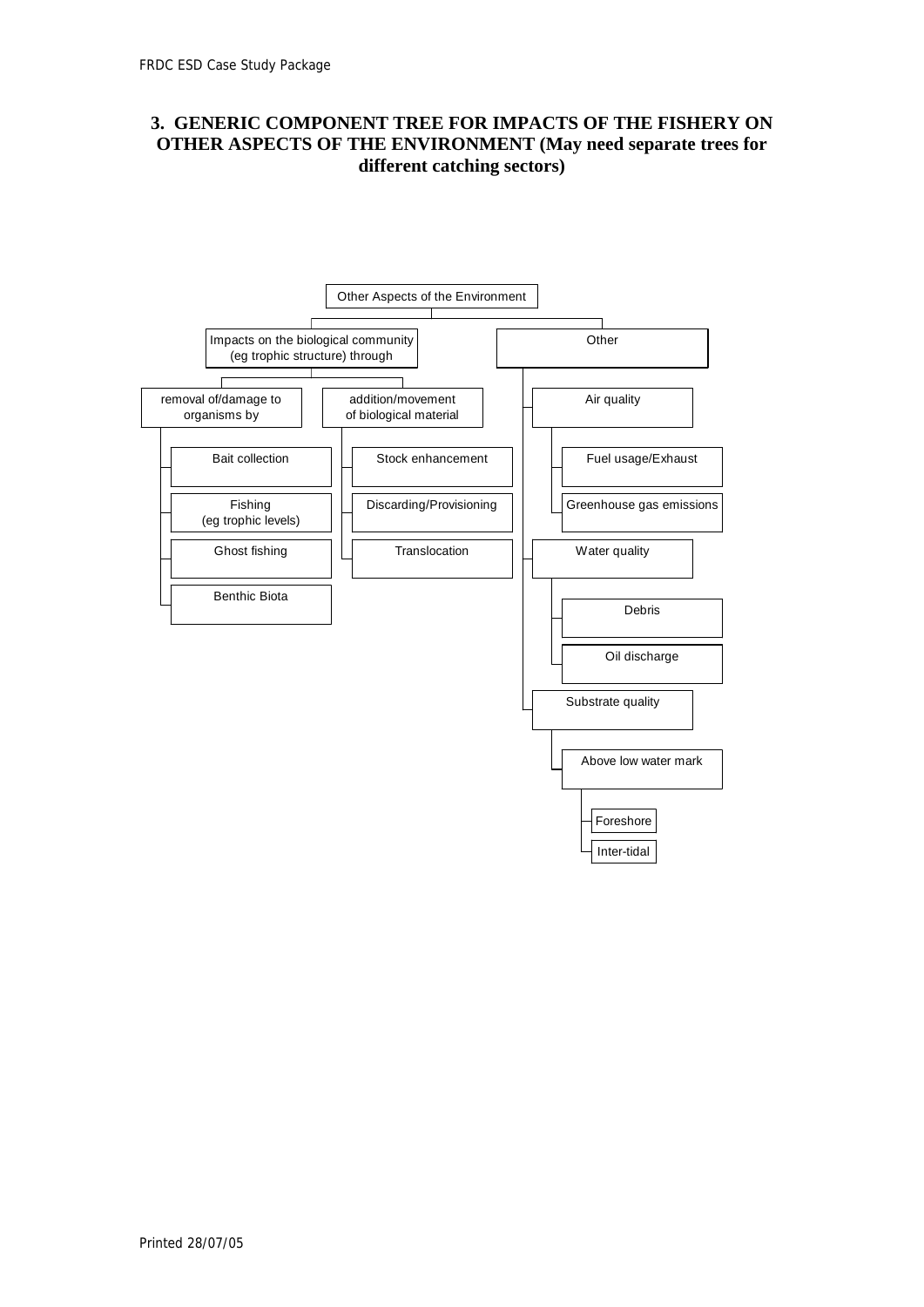### 3b. Specific Example for the impact of the "Rock Lobster Fishery" on other aspects of the environment



nb The Generic Components deleted from this tree included impacts of Bait collection (another fishery), Stock Enhancement (does not occur), Translocation (does not occur). Yellow boxes indicate that the issue was considered high enough risk at the January 2001 Risk Assessment workshop to warrant having a full report on performance, Blue boxes indicate the issue was rated a low risk and the justification for this rating is presented.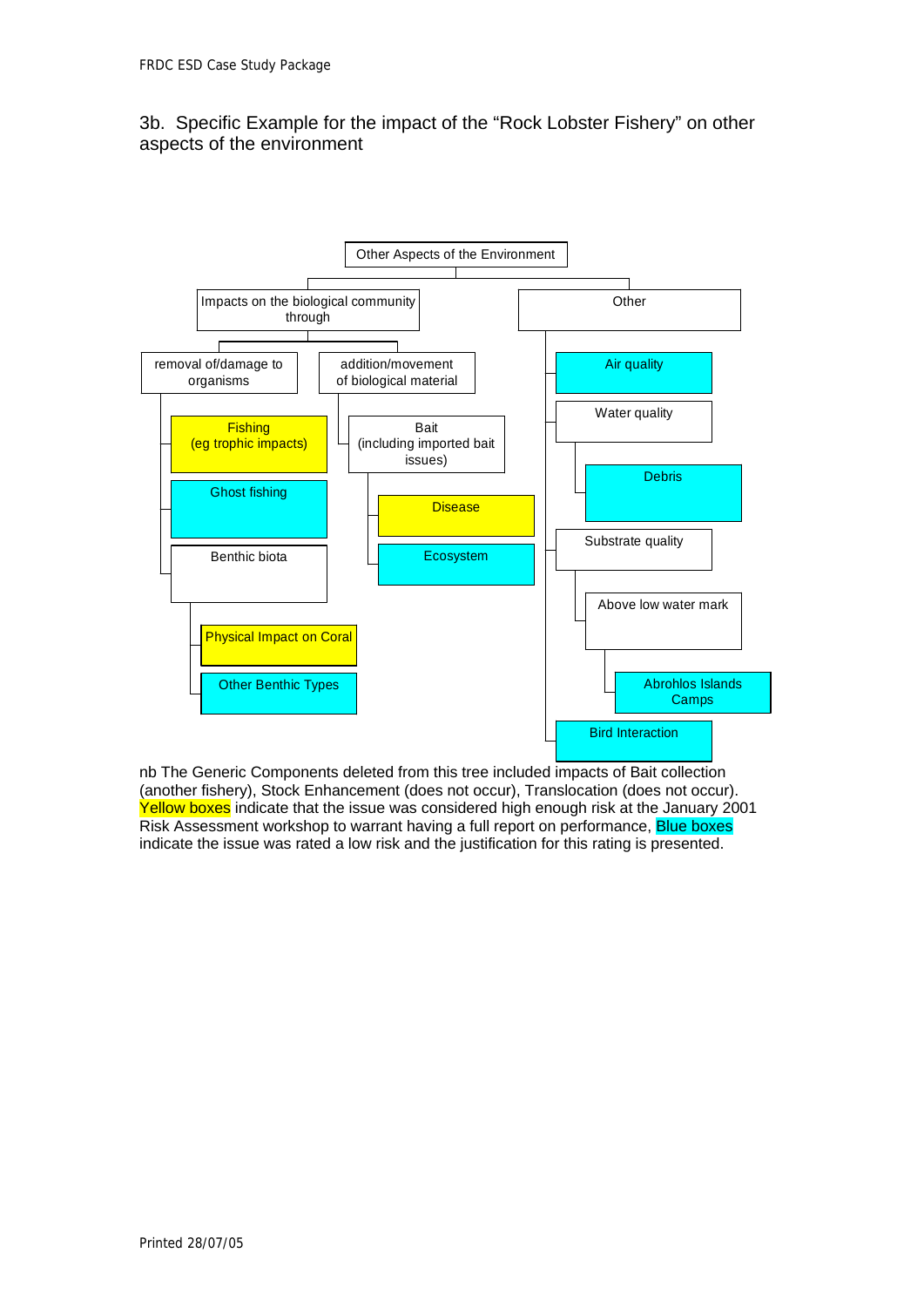### **4. IMPACTS OF THE ENVIRONMENT AND OTHER ISSUES ON THE INDUSTRY**

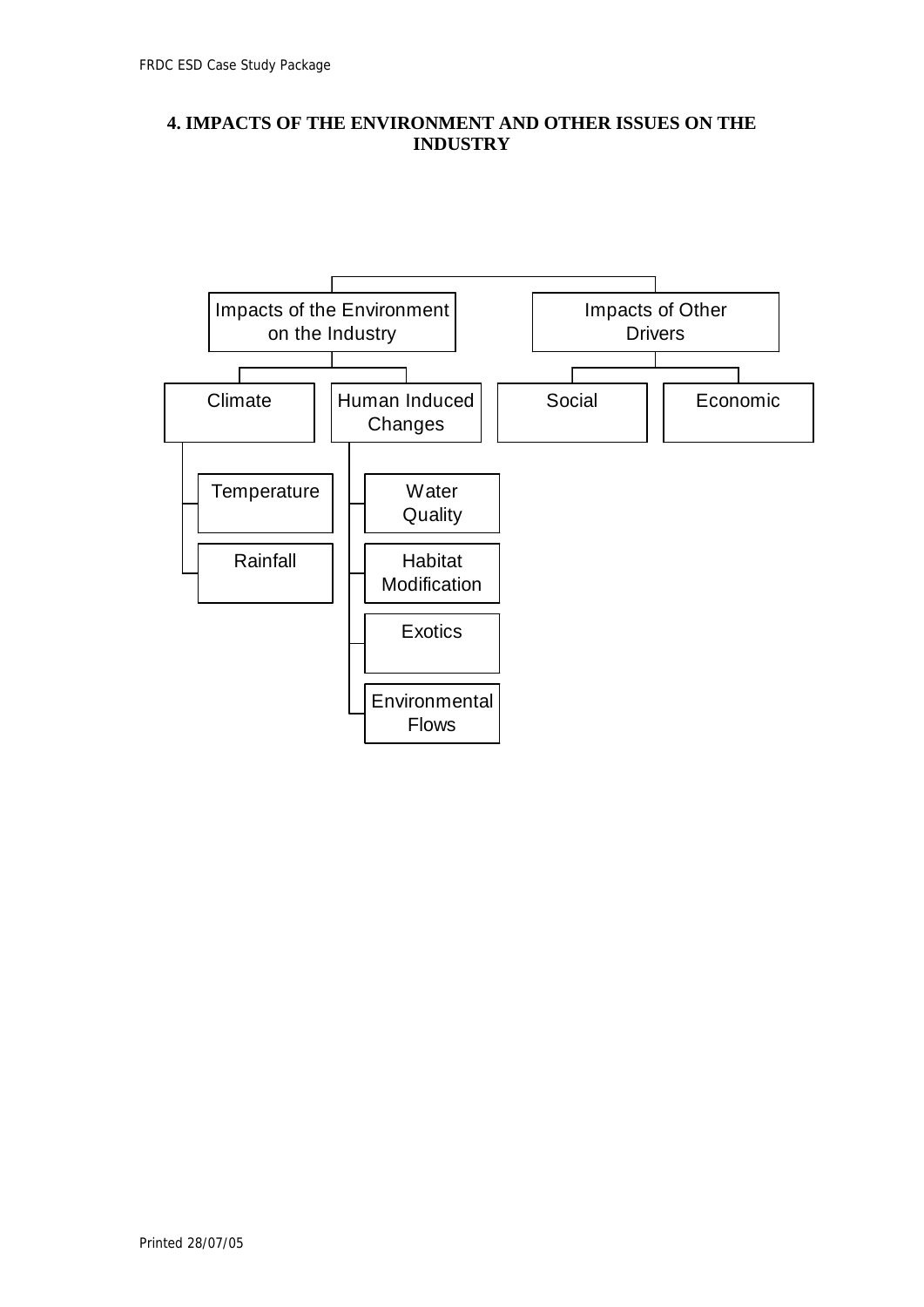### **5. GENERIC COMPONENT TREE FOR THE IMPACTS OF THE FISHERY ON TRADITIONAL FISHING**

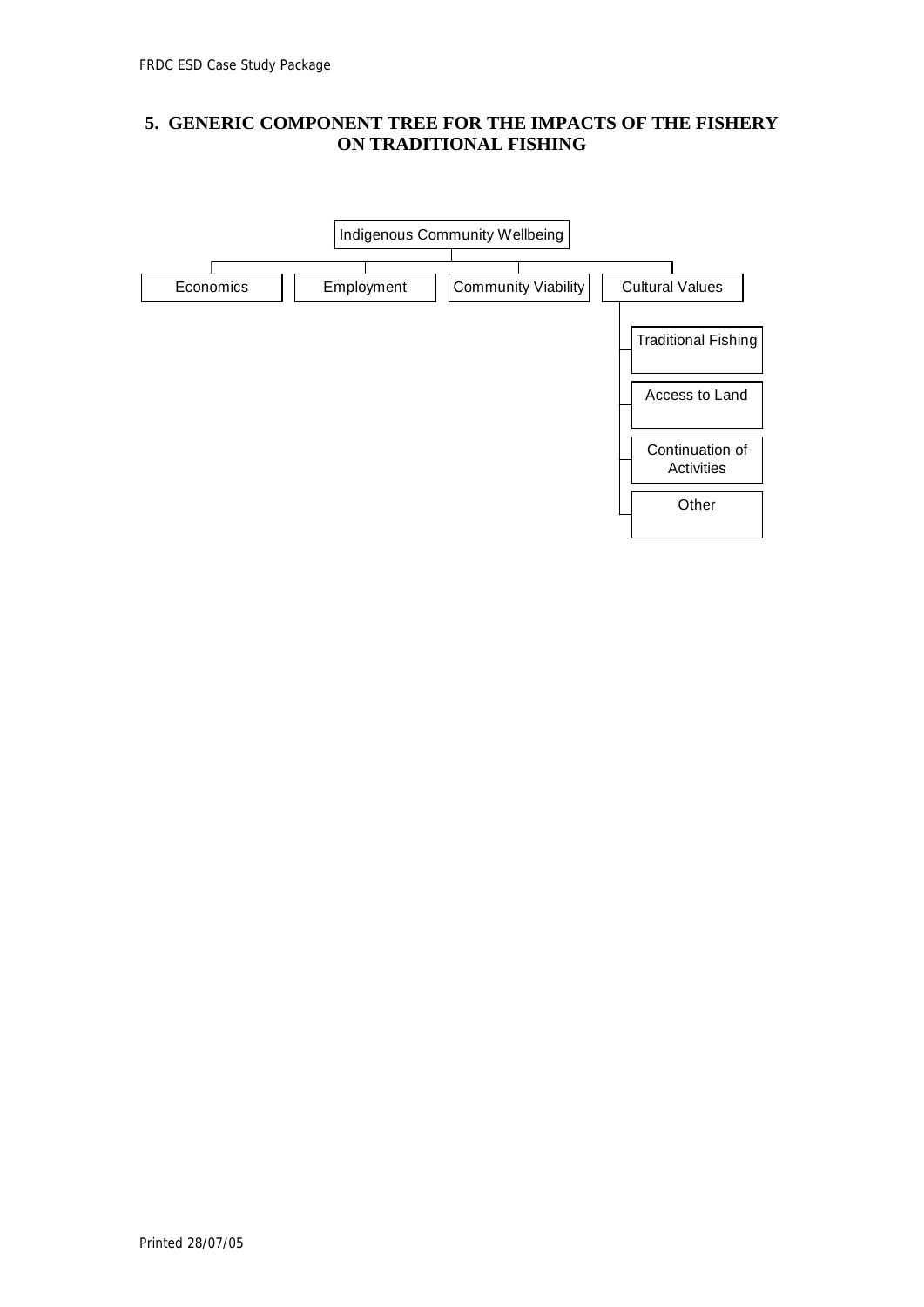### **6. GENERIC COMPONENT TREE FOR IMPACTS OF THE FISHERY ON COMMUNITY WELLBEING**

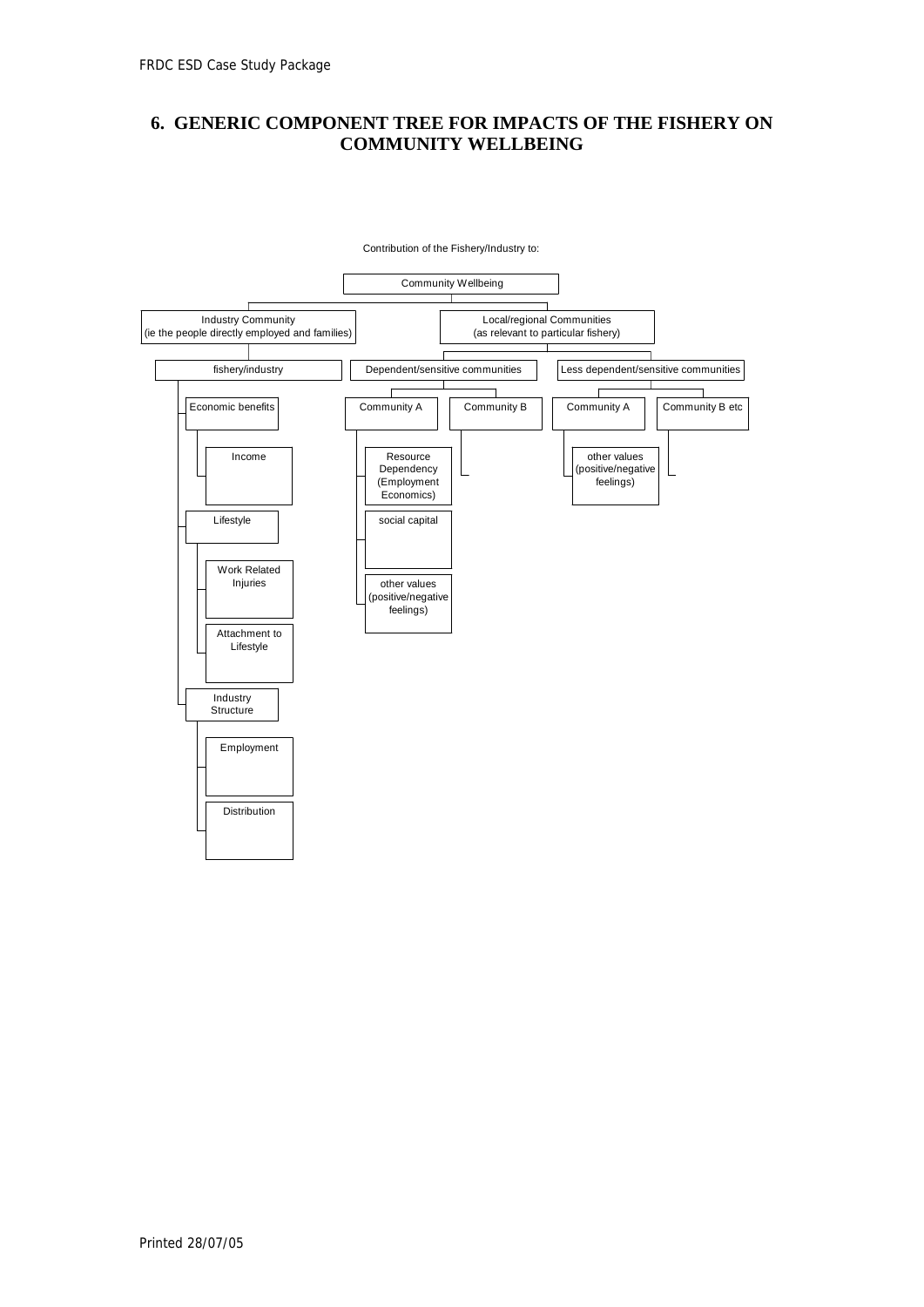### **7. GENERIC COMPONENT TREE FOR:IMPACTS OF THE FISHERY ON NATIONAL SOCIO-ECONOMIC BENEFIT**

# Contribution of the Fishery/Industry to:

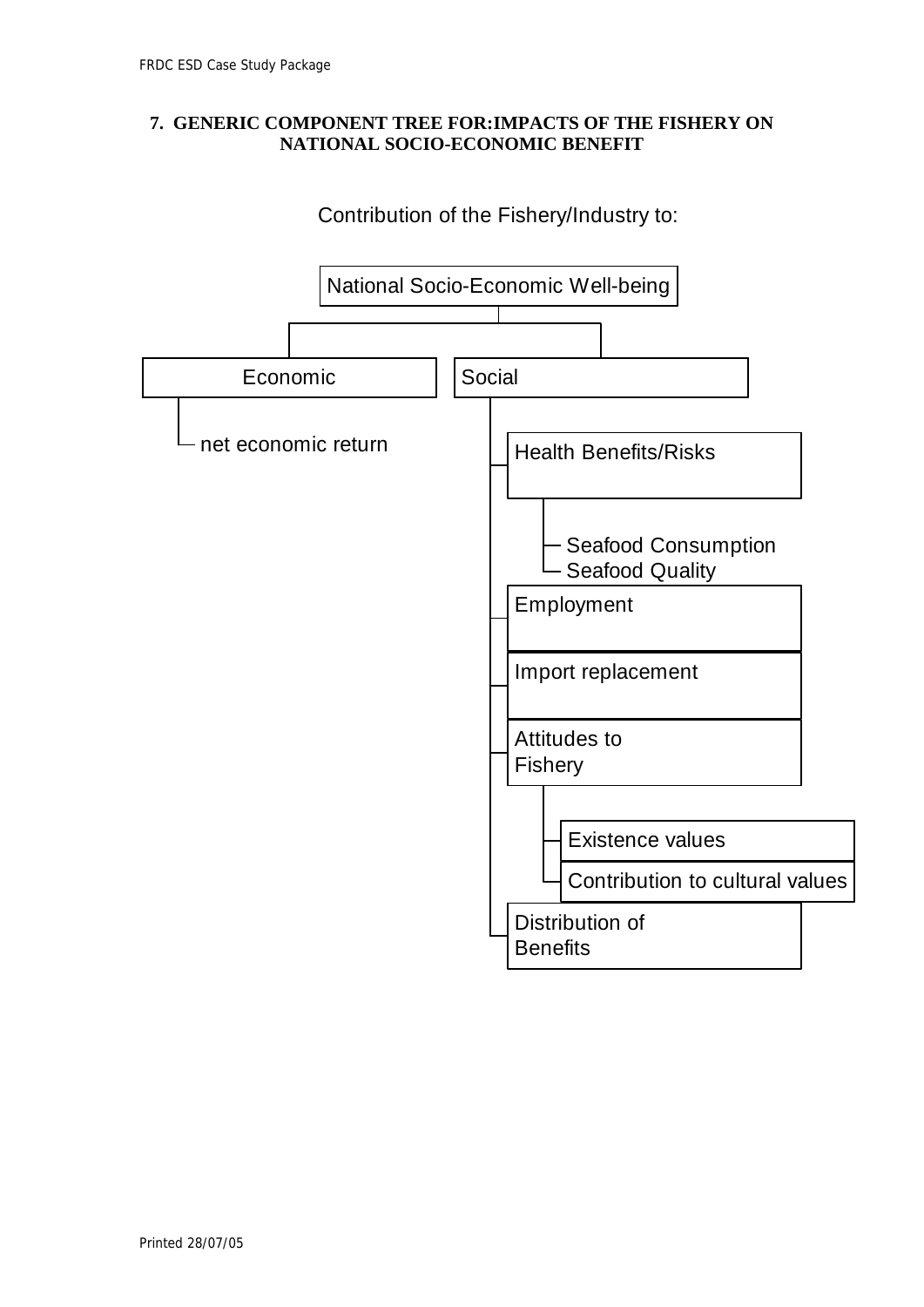

#### **8. GENERIC COMPONENT TREE FOR:ISSUES RELATED TO THE GOVERNANCE OF THIS FISHERY**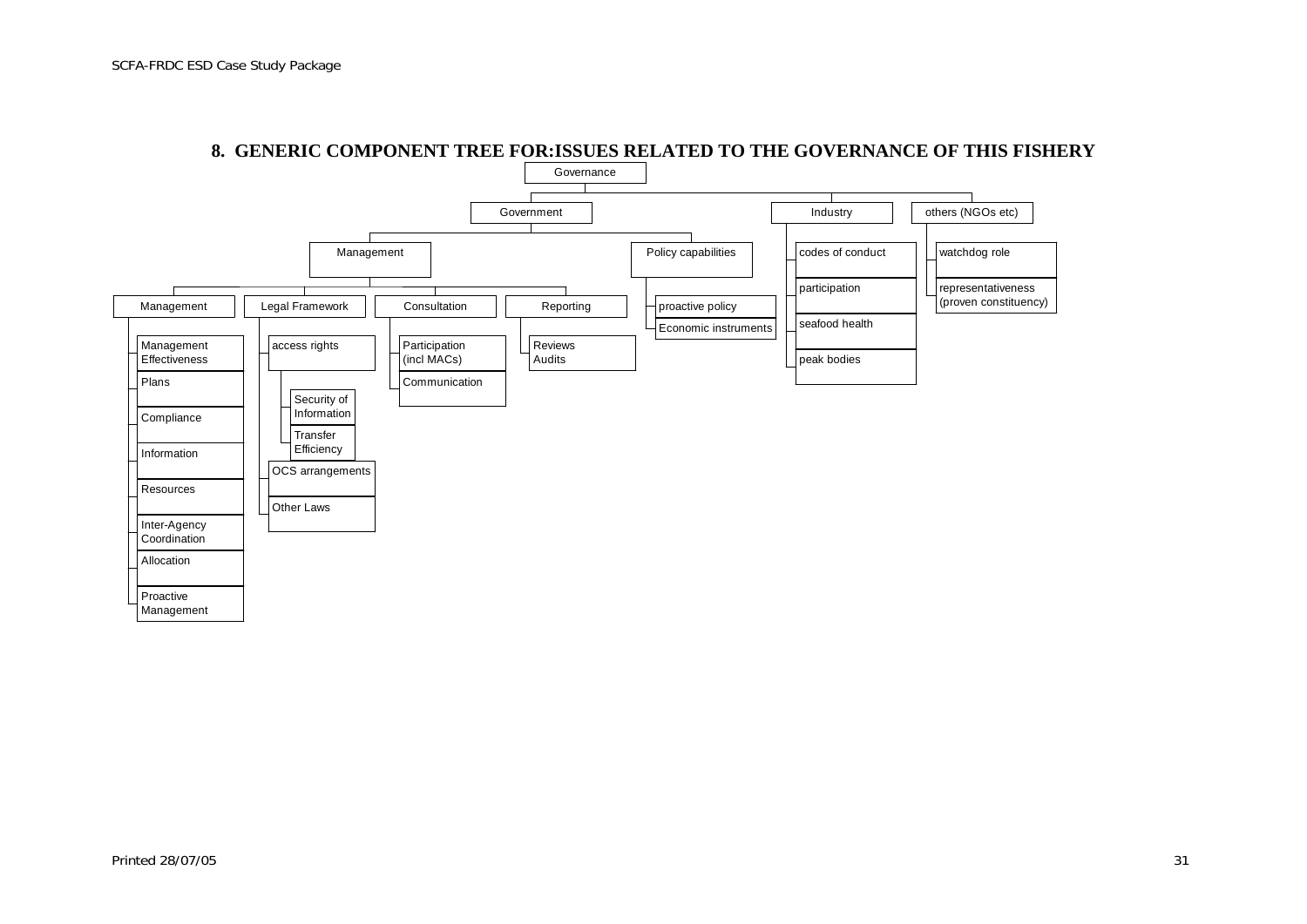# <span id="page-34-0"></span>**Appendix 2. Agreed Report headings**

# 1. Operational Objective

Each of the sub-components requires an agreed operational objective. What, specific to this component for this fishery, do you wish to achieve? Thus, it is not how you will achieve it, nor what you will need to achieve it. Most importantly, performance against this objective must be able to be measured.

### *During the meeting:*

- This could involve just the recording of an existing objective listed in current management arrangements
- This may involve turning an implicit objective into an explicit objective
- The meeting may develop a proposed objective for later ratification
- The meeting may prepare a series of alternative objectives for consideration and consensus at a later stage.

Irrespective of which method is used to generate the objective, the justification for choosing this objective must be recorded. This justification should also provide specific information as to how it relates to the higher-level objective.

# 2. Indicator

For each operational objective under each of the components there should be an indicator developed. This can be a direct measurement of performance (e.g. employment numbers) or a surrogate (e.g. catch for abundance). Generally having more than one indicator is often not helpful because they would need to be combined somehow to form an assessment but often a composite indictor can be used to provide greater confidence of the result.

In some cases having more than one indicator indicates that different aspects are being addressed, hence you need more operational objectives – one for each indicator. There is no definitive limit to the number of sub-components and hence operational objectives that can be developed.

# 3. Performance Measure

Defines whether performance against the objective is acceptable or not  $-$  i.e. how do you interpret what the indicator is suggesting. Again this may involve:

- Recording a performance measure already available from a current management plan/arrangement
- Agreeing to a proposed performance measure for later ratification
- Listing a series of potential measures for later consultation (if possible recording the justification for the proposals made).

It is vitally important that the justification for choosing the level/limit/trend is provided. This ultimately is the most important decision made for the management of this issue and hence the reasons why it was chosen, including any assumptions used, needs to be articulated clearly.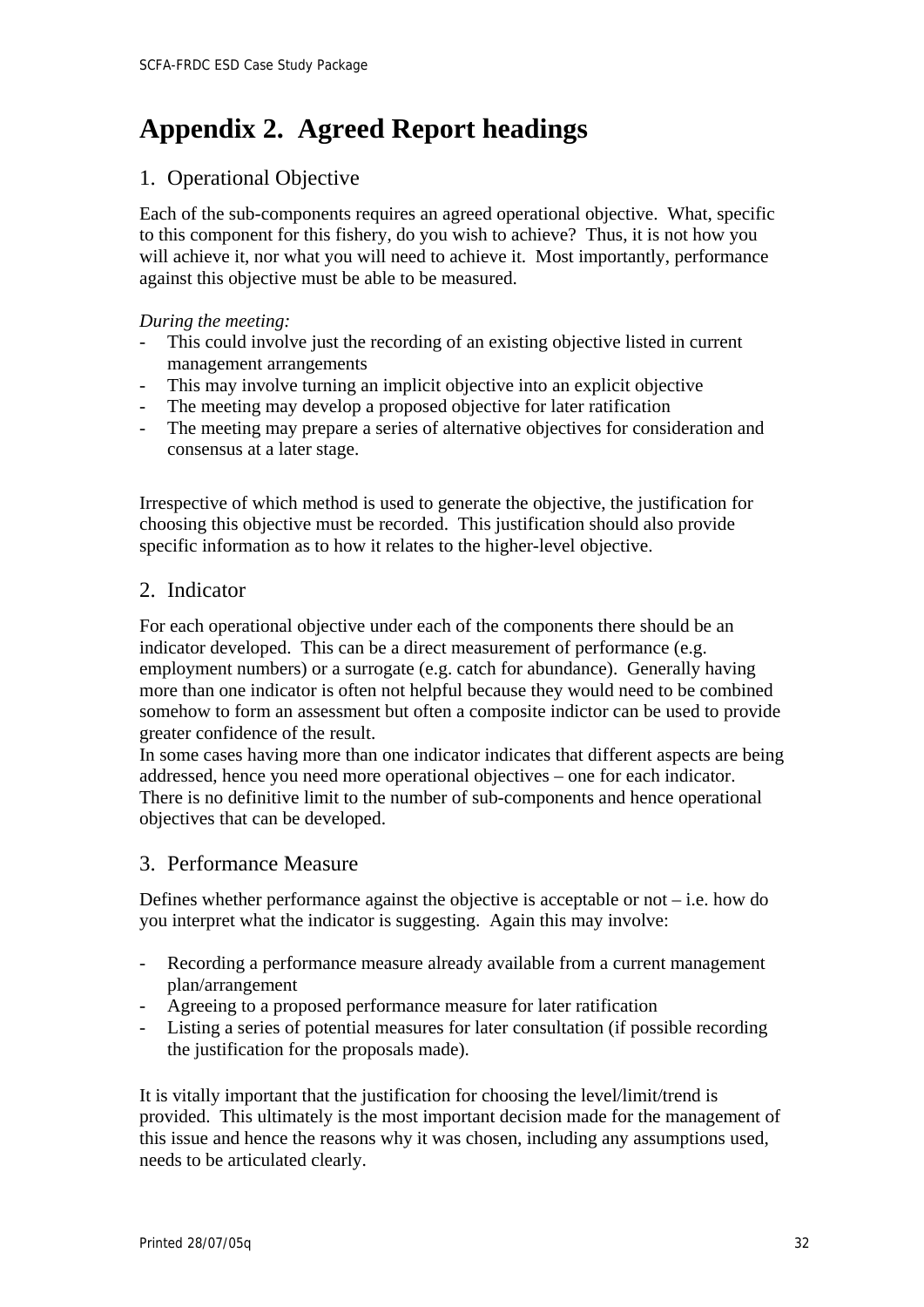

Figure 10 A summary of the relationships between the indicator with limit and target performance measures.

# 4. Data Requirements for Indicator

What data do you need to measure the indicator?

# 5. Data Availability (past - current – future)

What data are currently available and how accurate are the data that will be used? What data will be available in the future?

## 6. Evaluation

If data are available what did the indicator tell us about the objective?

Usually a graph such as in Figure 10 is needed. This should be accompanied by a description of the information and an explicit statement as to the current performance of the fishery

## 7. Robustness

What is the robustness of the current indicator/evaluation? This should involve both a textual description and choosing the summary level (High/Medium/Low) from Table 4 (see below for more details)

## *Evaluation/Indicator Robustness*

An attempt will be made to develop a generic classification system to assist in the assessment of robustness for each of the evaluations. The classification will use the level of robustness and precision of the indicator in measuring the operational objective and the way it has been used during the evaluation. It is an assessment of how well the indicator is measuring what you want to know. Thus if your objective relates to levels of employment and your indicator is employment numbers then this is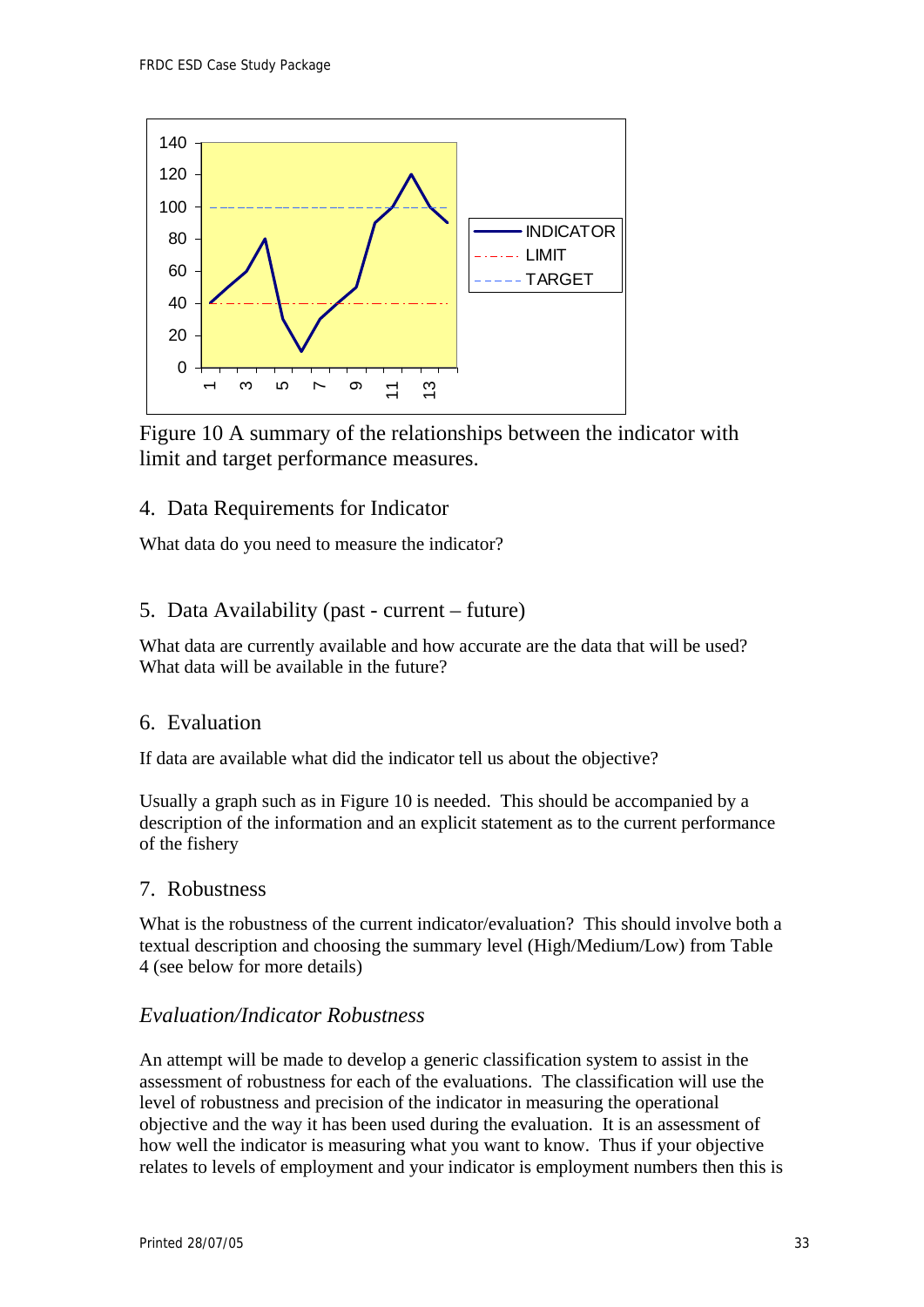robust. If, however, your objective relates to bycatch but the indicator available is only fishing effort, then this will be less robust.

Having robustness scores for all sub-components would enable an overall score for the entire assessment such as, for example, the percentage of indicators with scores > Low

**Table 4. Robustness Classifications** 

| <b>Level</b>  | <b>Description</b>                                                                                                                                           |
|---------------|--------------------------------------------------------------------------------------------------------------------------------------------------------------|
| <b>HIGH</b>   | The indicator is a direct measure of the objective, or if indirect, is<br>known to closely reflect changes in the issue of interest.                         |
| <b>MEDIUM</b> | The indicator is suspected to be reasonably accurate measure against<br>the objective, or the known error is in the conservative direction.                  |
| LOW           | The degree to which the indicator measures against the objective is<br>largely unknown, or known to be low. Often this will involve<br>surrogate indicators. |

### 8. Fisheries Management response

**Current** 

What are the current management arrangements that are in place to affect the level of the indicator against the objective and ensure adequate performance? The types of responses should particularly note the level of information available and the reliability of the evaluation.

- Future

What, if any, are the proposed (i.e. extra or different) management arrangements/options (e.g. harvest strategies etc), including any possible changes to current arrangements. These should again note the current level of the indicator (i.e. current performance), the level of information available and reliability of the evaluation.

What will be done if Performance Measure is exceeded (i.e. Performance Unacceptable)

What will be the management/industry response if the performance targets/limits etc indicate that performance is unacceptable?

Issues for other agencies

Some indicators may require informing other relevant government agencies.

### 9. Comments and Action

Provides an overview for this indicator including what are the future actions that need to be done (e.g. begin new monitoring, alter management plan etc.). In particular this section should include an explicit demonstration as to how the intergenerational equity issue is being addressed.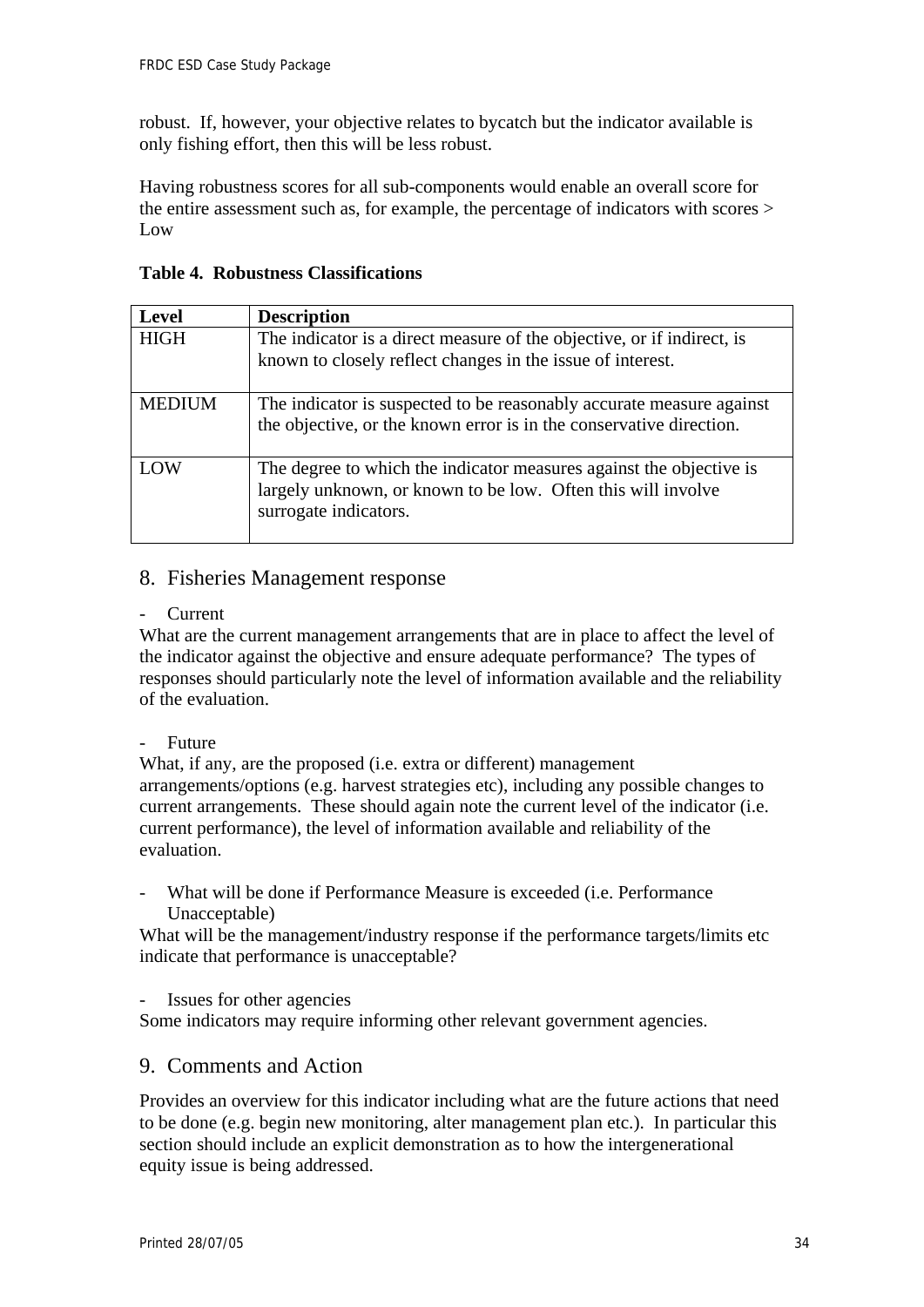# 10.External Driver Check List

External drivers (e.g. currency exchange rates; land based pollution, etc.) affecting this indicator need to be noted here. NB: The impacts of environmental external drivers are also a major component within the generic tree structure.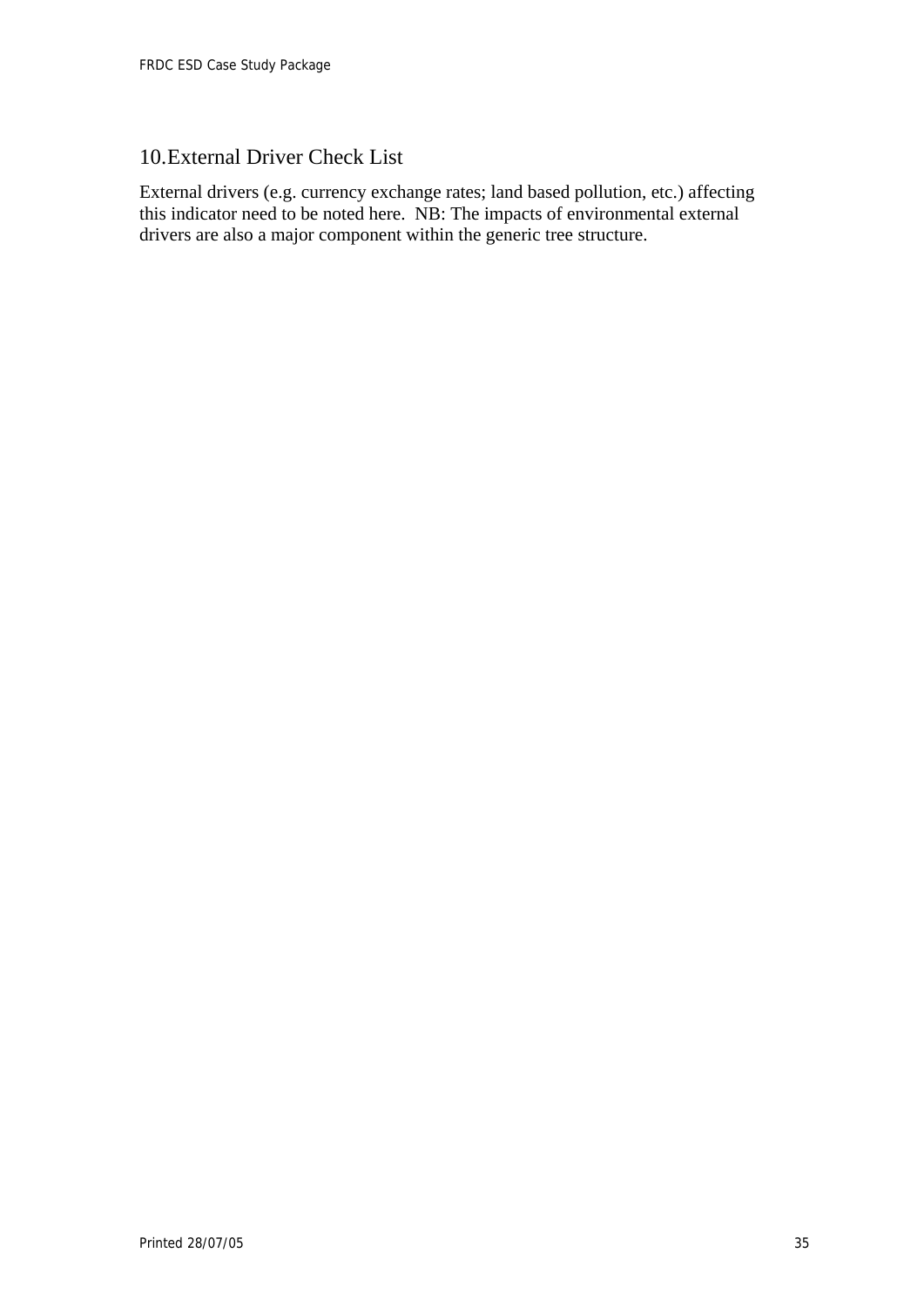$\overline{\phantom{a}}$ 

# <span id="page-38-0"></span> **Appendix 3 Risk Assessment Tables**

Table A3.1 Suggested consequence categories for the Major Retained/Non-Retained Species

| Level            | Ecological (Retained: target/Non-retained: major)                                                                                                                                              |
|------------------|------------------------------------------------------------------------------------------------------------------------------------------------------------------------------------------------|
| Negligible (0)   | Insignificant impacts to populations. Unlikely to be measurable<br>against background variability for this population.                                                                         |
| Minor (1)        | Possibly detectable, but minimal impact on population size and<br>none on dynamics.                                                                                                            |
| Moderate (2)     | Full exploitation rate, but long-term recruitment/dynamics not<br>adversely impacted.                                                                                                          |
| Severe (3)       | Affecting recruitment levels of stocks/or their capacity to<br>increase.                                                                                                                       |
| Major (4)        | Likely to cause local extinctions, if continued in longer term (i.e.<br>probably requiring listing of species in an appropriate category of<br>the endangered species list (eg IUCN category). |
| Catastrophic (5) | Local extinctions are imminent/immediate                                                                                                                                                       |

### Table A2 Suggested consequence categories for the By-Product Species/Minor Non-retained species

| Level          | Ecological (RETAINED: By-product/Non-retained: other)                                                                                                      |  |
|----------------|------------------------------------------------------------------------------------------------------------------------------------------------------------|--|
| Negligible (0) | Area where fishing occurs is negligible compared to where the<br>relevant stock of the species resides $(< 1\%)$                                           |  |
| Minor (1)      | Take in this fishery is small $(< 10\%)$ , compared to total take by all<br>fisheries and these species are covered explicitly elsewhere.                  |  |
|                | Take and area of capture by this fishery is small, compared to<br>known area of distribution $(< 20\%$ ).                                                  |  |
| Moderate (2)   | Relative area of, or susceptibility to capture is suspected to be less<br>than 50% and species do not have vulnerable life history traits.                 |  |
| Severe (3)     | No information is available on the relative area or susceptibility to<br>capture or on the vulnerability of life history traits of this type of<br>species |  |
|                | Relative levels of capture/susceptibility suspected/known to be<br>greater than 50% and species should be examined explicitly                              |  |
| Major (4)      | N/A Once a consequence reaches this point it should be examined<br>using Table A1.                                                                         |  |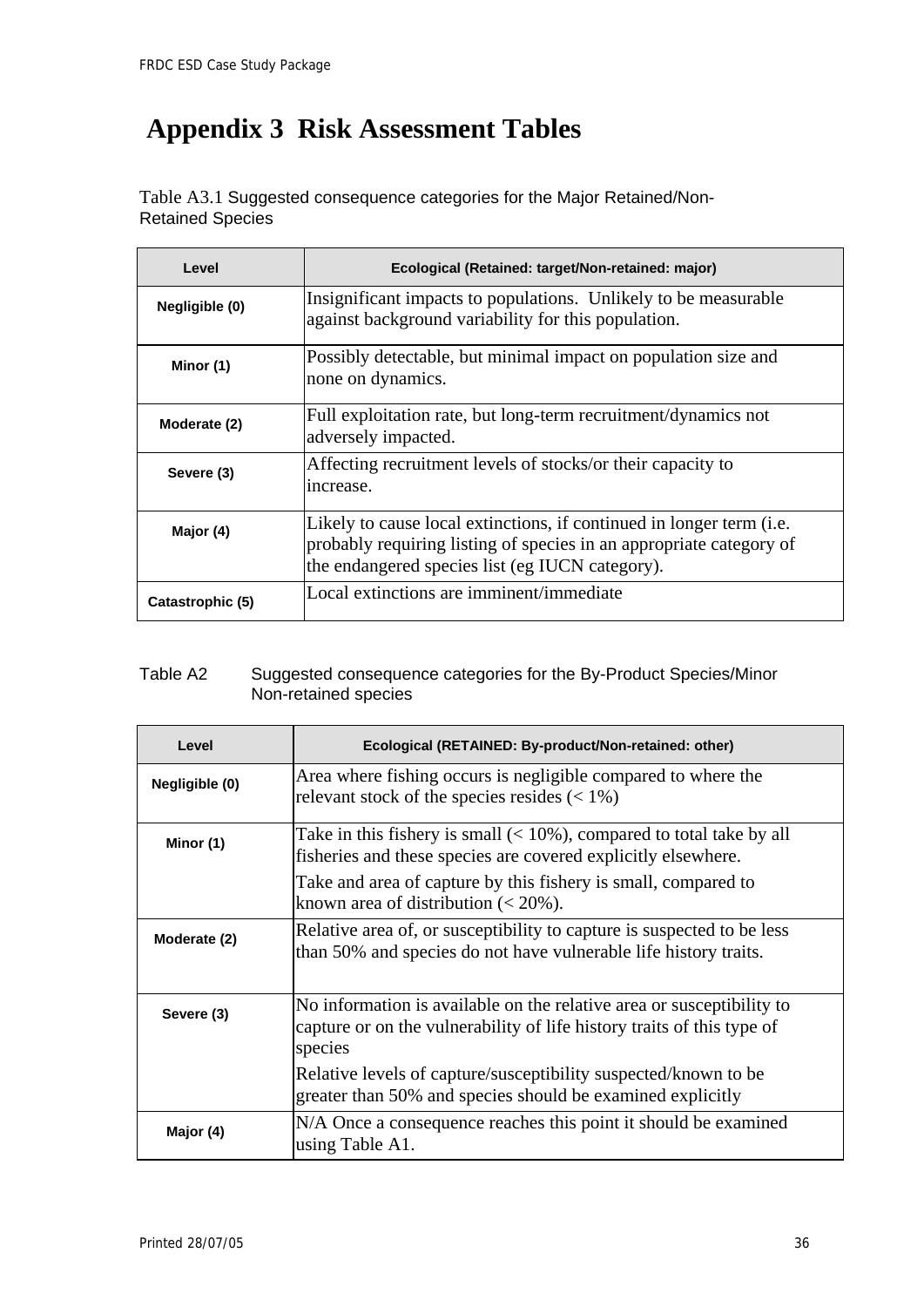| Catastrophic (5) | $N/A$ (See Table A1). |
|------------------|-----------------------|
|------------------|-----------------------|

#### Table A3 Suggested consequence levels for the impact of a fishery on Protected species.

| Level          | <b>Ecological</b>                                    |
|----------------|------------------------------------------------------|
| Negligible (0) | Almost none are impacted.                            |
| Minor (1)      | Some are impacted but there is no impact on stock    |
| Moderate (2)   | Levels of impact are at the maximum acceptable level |
| Severe (3)     | Same as target species                               |
| Major (4)      | Same as target species                               |

### Table A4 Suggested consequence levels for the impacts of a fishery on habitats.

| Level          | <b>Ecological (HABITAT)</b>                                                                                                                                                                                                                                                                                                           |
|----------------|---------------------------------------------------------------------------------------------------------------------------------------------------------------------------------------------------------------------------------------------------------------------------------------------------------------------------------------|
| Negligible (0) | Insignificant impacts to habitat or populations of species making up<br>the habitat – probably not measurable levels of impact. Activity<br>only occurs in very small areas of the habitat, or if larger area is<br>used, the impact on the habitats from the activity is unlikely to be<br>measurable against background variability |
|                | (Suggestion- these could be activities that affect $\langle 1\%$ of <u>original</u><br>area of habitat or if operating on a larger area, have virtually no<br>direct impact)                                                                                                                                                          |
| Minor (1)      | Measurable impacts on habitat(s) but these are very localised<br>compared to total habitat area.                                                                                                                                                                                                                                      |
|                | (Suggestion – these impacts could be $<$ 5% of the original area of<br>habitat)                                                                                                                                                                                                                                                       |
| Moderate (2)   | There are likely to be more widespread impacts on the habitat but<br>the levels are still considerable acceptable given the % of area<br>affected, the types of impact occurring and the recovery capacity of<br>the habitat                                                                                                          |
|                | (Suggestion $-$ for impact on non-fragile habitats this may be up to<br>50% [similar to population dynamics theory] - but for more fragile<br>habitats, to stay in this category the percentage area affected may<br>need to be smaller, e.g. $20\%$ )                                                                                |